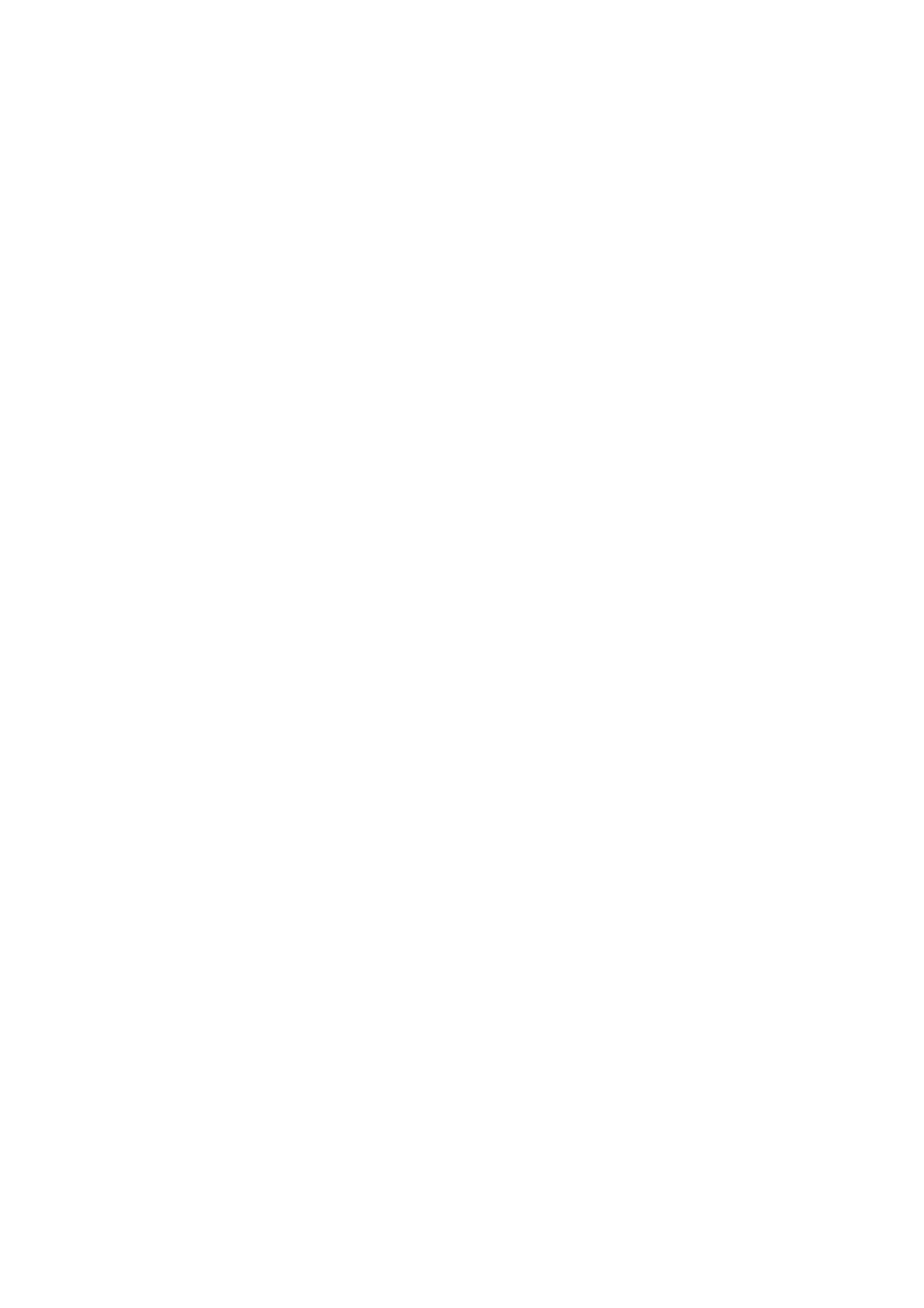Highlighted features in 11.2

Misha Husnain Ali mhusnain@redhat.com

Supriya Takkhi sbharadw@redhat.com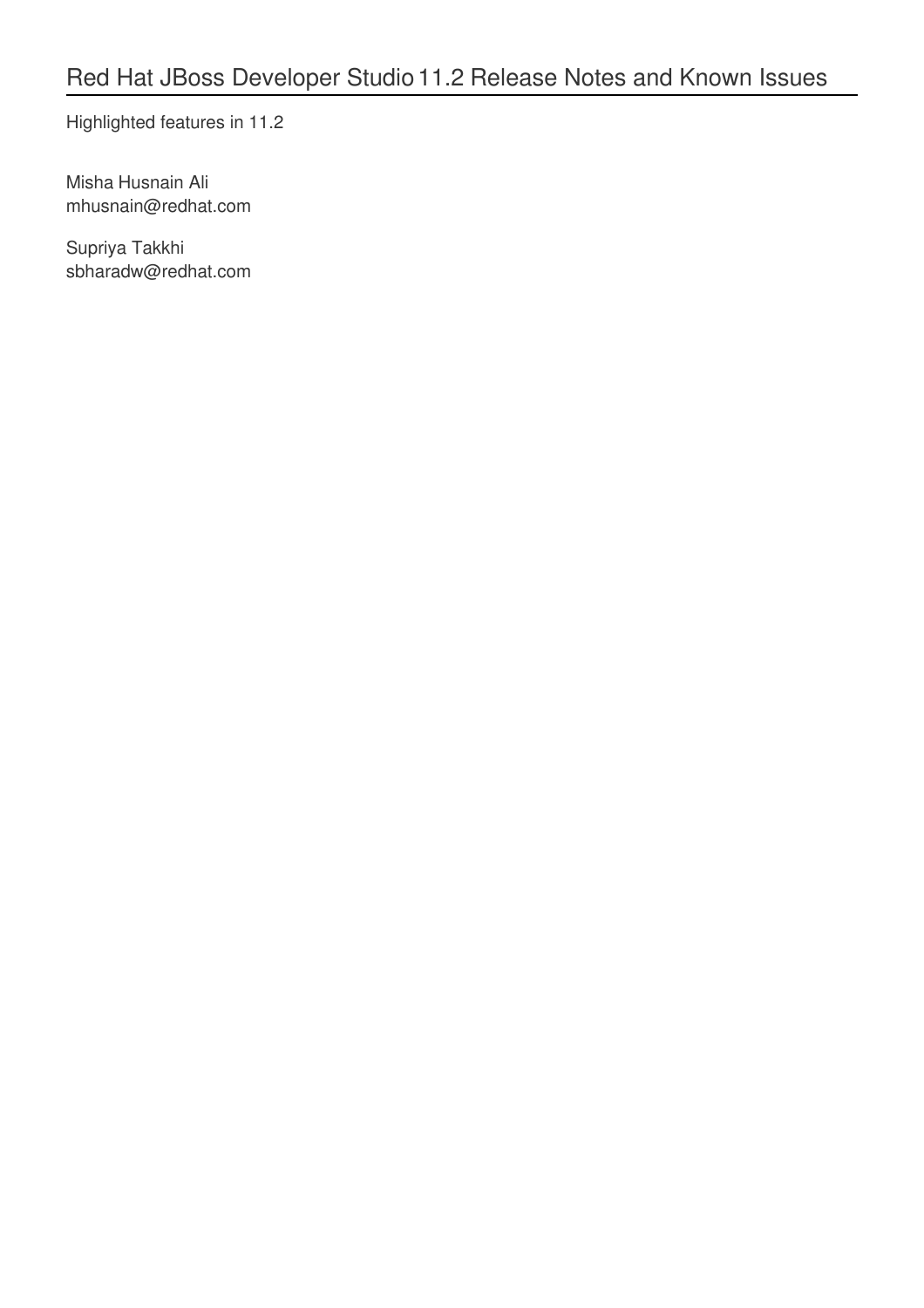### **Legal Notice**

Copyright © 2018 Red Hat, Inc.

The text of and illustrations in this document are licensed by Red Hat under a Creative Commons Attribution–Share Alike 3.0 Unported license ("CC-BY-SA"). An explanation of CC-BY-SA is available at

http://creativecommons.org/licenses/by-sa/3.0/

. In accordance with CC-BY-SA, if you distribute this document or an adaptation of it, you must provide the URL for the original version.

Red Hat, as the licensor of this document, waives the right to enforce, and agrees not to assert, Section 4d of CC-BY-SA to the fullest extent permitted by applicable law.

Red Hat, Red Hat Enterprise Linux, the Shadowman logo, JBoss, OpenShift, Fedora, the Infinity logo, and RHCE are trademarks of Red Hat, Inc., registered in the United States and other countries.

Linux ® is the registered trademark of Linus Torvalds in the United States and other countries.

Java ® is a registered trademark of Oracle and/or its affiliates.

XFS ® is a trademark of Silicon Graphics International Corp. or its subsidiaries in the United States and/or other countries.

MySQL ® is a registered trademark of MySQL AB in the United States, the European Union and other countries.

Node.js ® is an official trademark of Joyent. Red Hat Software Collections is not formally related to or endorsed by the official Joyent Node.js open source or commercial project.

The OpenStack ® Word Mark and OpenStack logo are either registered trademarks/service marks or trademarks/service marks of the OpenStack Foundation, in the United States and other countries and are used with the OpenStack Foundation's permission. We are not affiliated with, endorsed or sponsored by the OpenStack Foundation, or the OpenStack community.

All other trademarks are the property of their respective owners.

### **Abstract**

This document lists and briefly describes new and improved features of Red Hat JBoss Developer Studio 11.2.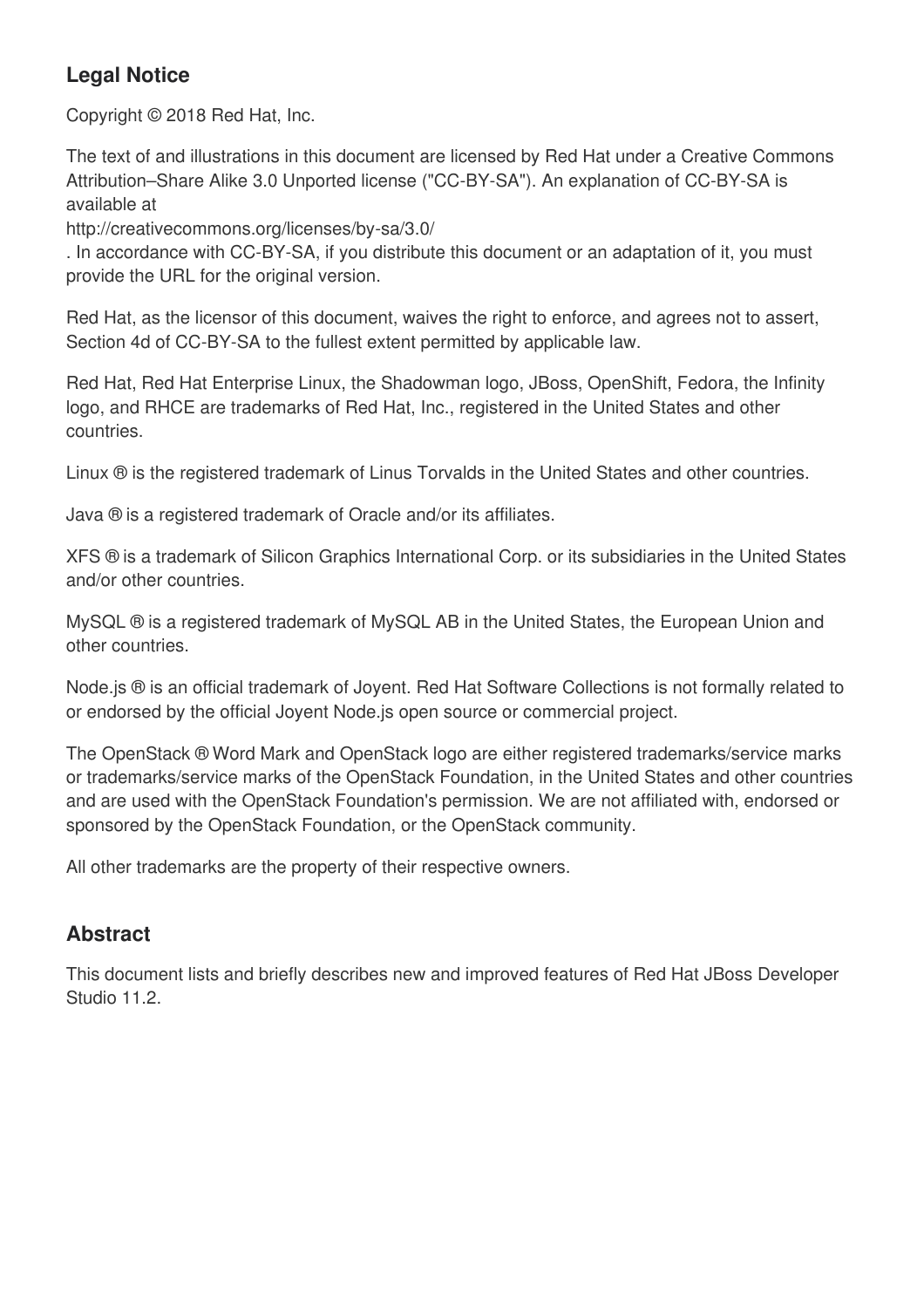### **Table of Contents**

| <b>CHAPTER 1. INTRODUCTION TO RED HAT JBOSS DEVELOPER STUDIO</b>                                               |    |
|----------------------------------------------------------------------------------------------------------------|----|
| 1.1. ABOUT RED HAT JBOSS DEVELOPER STUDIO                                                                      |    |
| 1.2. USE CASES OF JBOSS DEVELOPER STUDIO                                                                       |    |
| 1.2.1. Web Applications                                                                                        |    |
| 1.2.2. Web Applications Optimized for Mobile Devices                                                           |    |
| 1.2.3. Hybrid Mobile Applications                                                                              |    |
| 1.2.4. Applications for Cloud Deployment                                                                       |    |
| <b>CHAPTER 2. ABOUT THIS RELEASE</b>                                                                           |    |
|                                                                                                                |    |
|                                                                                                                |    |
| 4.1. OPENSHIFT 3                                                                                               |    |
| 4.1.1. Enhanced Command to Delete Resource(s)                                                                  |    |
| 4.1.2. Support for Route Timeouts and Liveness Probe for OpenShift Server Adapter Debugging Configurations     |    |
|                                                                                                                |    |
| 4.1.3. Spring Boot applications support in OpenShift server adapter                                            |    |
| 4.2. FUSE TOOLING                                                                                              |    |
| 4.2.1. Camel Context Parameters Configurable in Properties View for Camel version < 2.18                       |    |
| 4.2.2. Fuse 7 Karaf-based Runtime Server Adapter                                                               |    |
| 4.2.3. Display routes defined inside "routeContext" in Camel Graphical Editor (Design tab)                     |    |
| 4.2.4. Usability improvement: Progress bar when "Changing the Camel version"                                   | 20 |
|                                                                                                                |    |
| <b>CHAPTER 6. KNOWN ISSUES</b>                                                                                 |    |
| CHAPTER 7. APPLY THIS RELEASE (and according to the control of the control of the control of the control of th |    |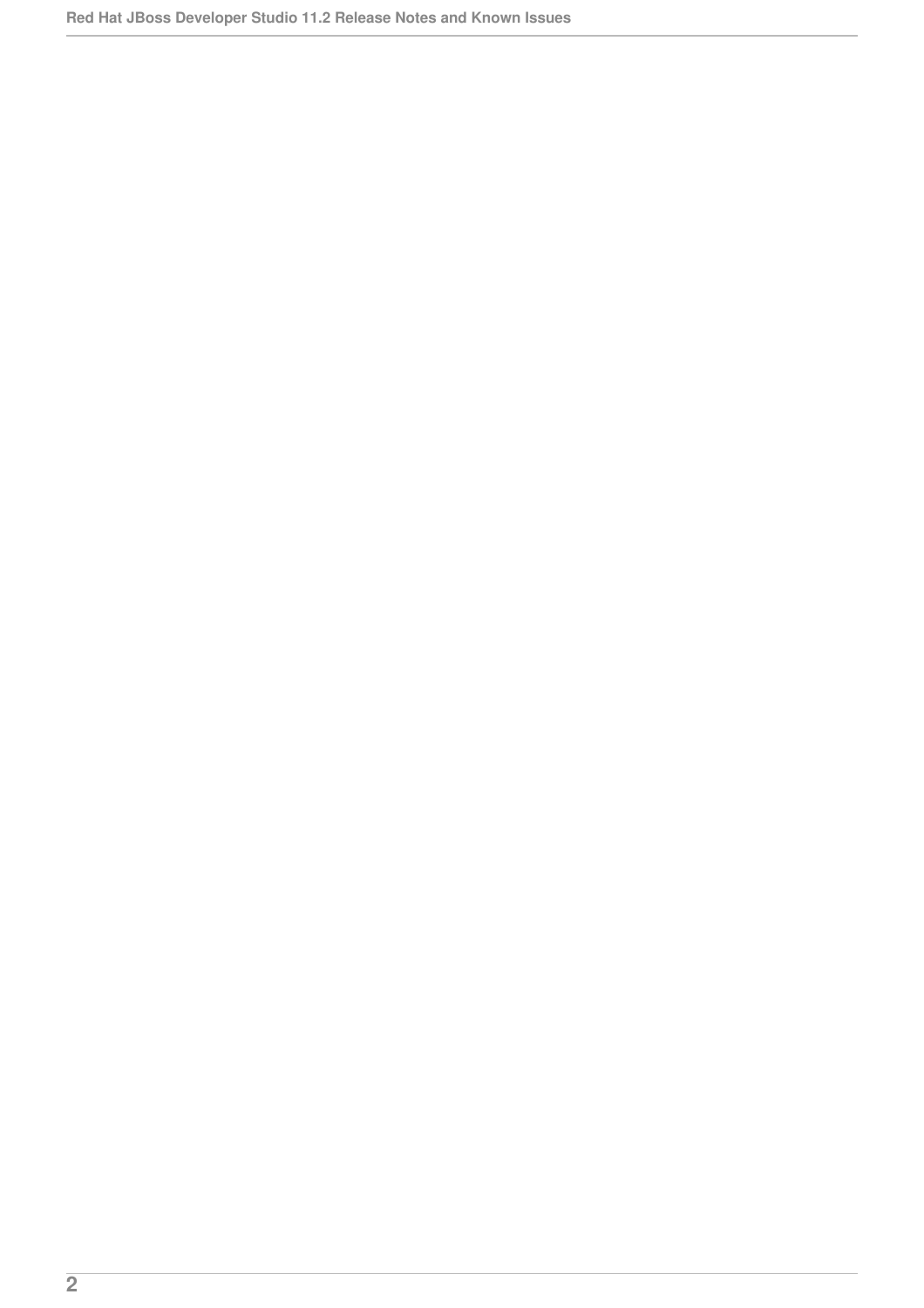# <span id="page-6-0"></span>**CHAPTER 1. INTRODUCTION TO RED HAT JBOSS DEVELOPER STUDIO**

## <span id="page-6-1"></span>**1.1. ABOUT RED HAT JBOSS DEVELOPER STUDIO**

JBoss Developer Studio is a set of Eclipse-based development tools. It contains plug-ins that integrate with Eclipse to extend the existing functionality of the integrated development environment (IDE).

JBoss Developer Studio is designed to increase your productivity when developing applications. You can focus on building, testing, and deploying your applications because JBoss application development tools are integrated in one IDE. JBoss Developer Studio can also assist your application development with its unique features in the following ways:

- Develop new applications using the wizards and project examples of Red Hat Central
- Add powerful functionality to applications with minimal effort using Forge Tools
- Build web interfaces with ease using the visual editing and drag-and-drop utilities of Visual Web Tools and Mobile Web Tools
- Experience browsers automatically refreshing in response to modified application resources with LiveReload Tools
- Incorporate Hibernate, CDI, JAX-RS, JSF, Seam, and other popular APIs into applications with simplicity using the tool-driven interface
- Preview and test mobile web applications on a variety of simulated mobile devices using **BrowserSim**
- Create, build, and test Cordova-based hybrid mobile applications for iOS and Android platforms using Hybrid Mobile Tools and CordovaSim
- Deploy applications to JBoss runtime servers and the cloud using JBoss Server Tools and OpenShift Tools

JBoss Developer Studio is built around Eclipse and packaged with all the necessary dependencies and third-party plug-ins for simplified installing. For developers already running Eclipse, JBoss Developer Studio can also be installed through Eclipse Marketplace. Installing JBoss Developer Studio in an existing Eclipse installation is referred to as BYOE (Bring Your Own Eclipse).

# <span id="page-6-2"></span>**1.2. USE CASES OF JBOSS DEVELOPER STUDIO**

JBoss Developer Studio assists Java EE developers by integrating JBoss technology and APIs in a single development environment. Here are a few ways that JBoss Developer Studio helps make development easier:

#### <span id="page-6-3"></span>**1.2.1. Web Applications**

Red Hat Central provides wizards that generate skeletons and sample projects, enabling you to focus on developing the functionality of your applications. The wizards create web applications based on different APIs and technologies, showing the usage and advantages of each. JBoss Developer Studio also offers project file templates in a range of popular programming languages, including HTML, XHTML, and JSF.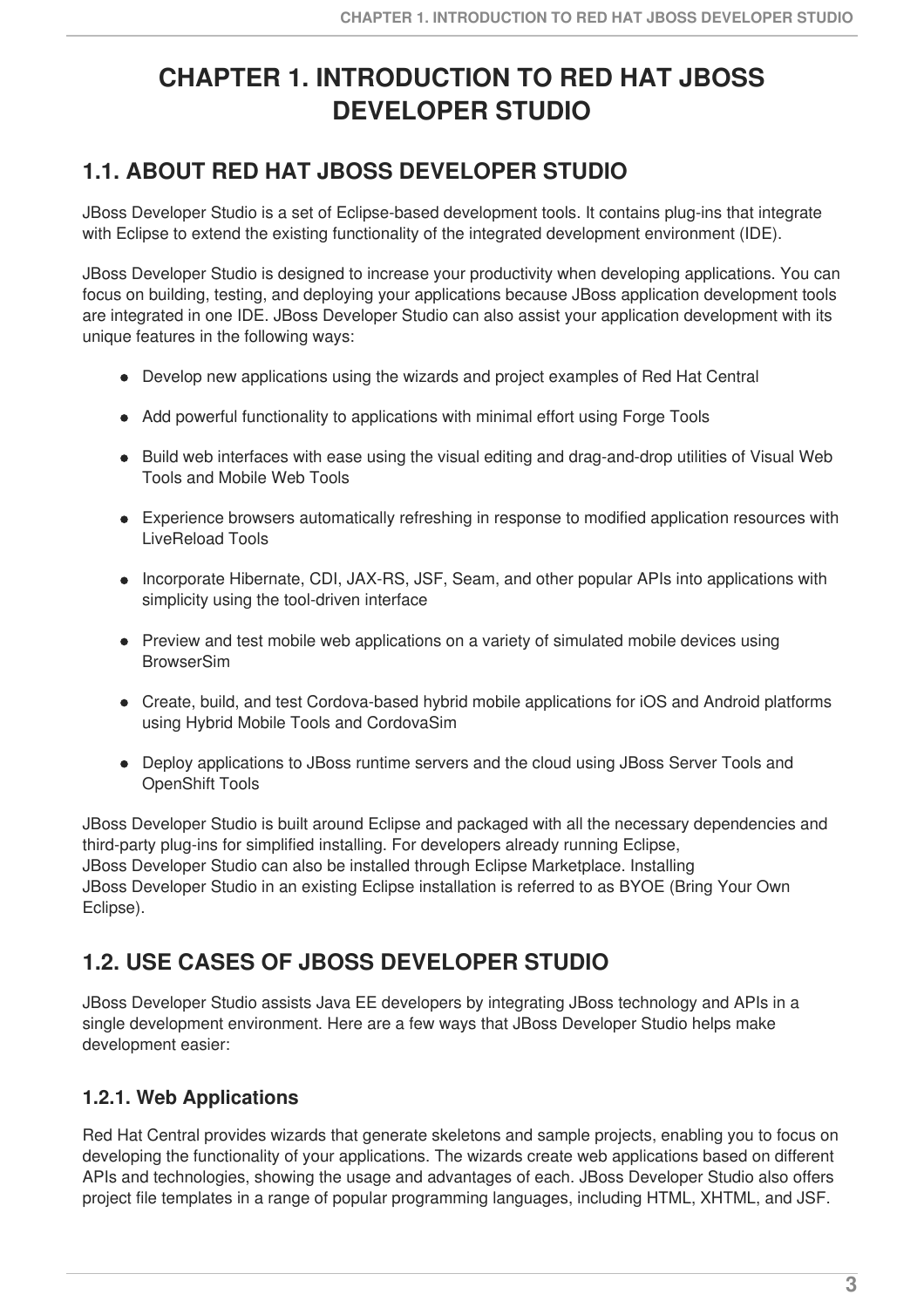Palettes in JBoss Developer Studio give access to the core elements of the JSF, RichFaces and Seam APIs, for use in developing the user interfaces of your applications. Elements of these APIs can be dragged and dropped directly into your project so that you can create richer user interfaces quickly. Visual Web Tools offers graphical and source viewing of files and defaults to dedicated editors for different file types. JBoss Developer Studio supports the Java EE specification and provides tools for JAX-RS, Hibernate, and CDI APIs so you can develop the server-side components of your applications effortlessly.

LiveReload Tools automatically refreshes browsers of local or deployed applications as you modify project resources to avoid needing to manually refresh. You can experience automatic refreshing when viewing applications in browsers on external and mobile devices, with application web addresses easy to navigate to with QR codes.

#### <span id="page-7-0"></span>**1.2.2. Web Applications Optimized for Mobile Devices**

Mobile Web Tools provides support for HTML5 and jQuery Mobile to enable you to create web applications optimized across desktop and mobile clients. The HTML5 Project wizard in Red Hat Central generates a sample application using HTML5 and jQuery Mobile technologies and, together with HTML5 and jQuery Mobile project file templates, helps you to get up and running with these APIs and technologies quickly. HTML5 and jQuery Mobile widgets can be dragged from the jQuery Mobile palette into your project files and, in conjunction with the widget wizards, enable you to effortlessly develop customized user interfaces for your mobile web applications.

BrowserSim allows you to view your web applications on a variety of simulated mobile devices so that you can ensure they will be correctly formatted. LiveReload also extends to BrowserSim allowing you to experience automatic browser refreshing as you develop your mobile web applications. The integration of Firebug Lite and Weinre capabilities with BrowserSim assists you to inspect the page source of web pages with familiar tools.

### <span id="page-7-1"></span>**1.2.3. Hybrid Mobile Applications**

Hybrid Mobile Tools provides support for developing and building Cordova-based hybrid mobile applications for iOS and Android platforms. The Hybrid Mobile application wizard assists you to quickly generate new projects, while the Cordova Configuration Editor and Cordova Plug-in Discovery wizard help you to efficiently modify the capabilities of your projects. Hybrid Mobile Tools provides actions that simplify your workflow, for example calling your system installed Android and iOS SDKs from within the IDE to emulate or run your hybrid mobile applications. With wizards to export workspace projects to Cordova-enabled native projects or ready-to-sign applications, you can quickly be ready to share your hybrid mobile projects and applications.

CordovaSim enables you to view and test your hybrid mobile applications on Android and iOS simulated mobile devices so that you can ensure they look and work as expected. You can interact with your mobile applications through BrowserSim and use the device input panel to provide sample data to your applications for device functions like cameras and accelerometers. An advantage of CordovaSim is that it does not require native SDKs to be installed on your system, unlike native SDK emulators. Additionally, by teaming the device control panel with BrowserSim, you get all of the great functionality of BrowserSim, such as skins and LiveReload, while simulating your hybrid mobile applications.

### <span id="page-7-2"></span>**1.2.4. Applications for Cloud Deployment**

OpenShift Tools deploys your applications directly to the cloud on the Red Hat OpenShift platform. You can create and manage your OpenShift account and manage the deployment of applications to OpenShift within the IDE. In addition to using the OpenShift Application wizard to create and deploy new OpenShift applications, OpenShift Tools can import applications already deployed on OpenShift so that you can further develop them and manage their deployment from the comfort of the IDE.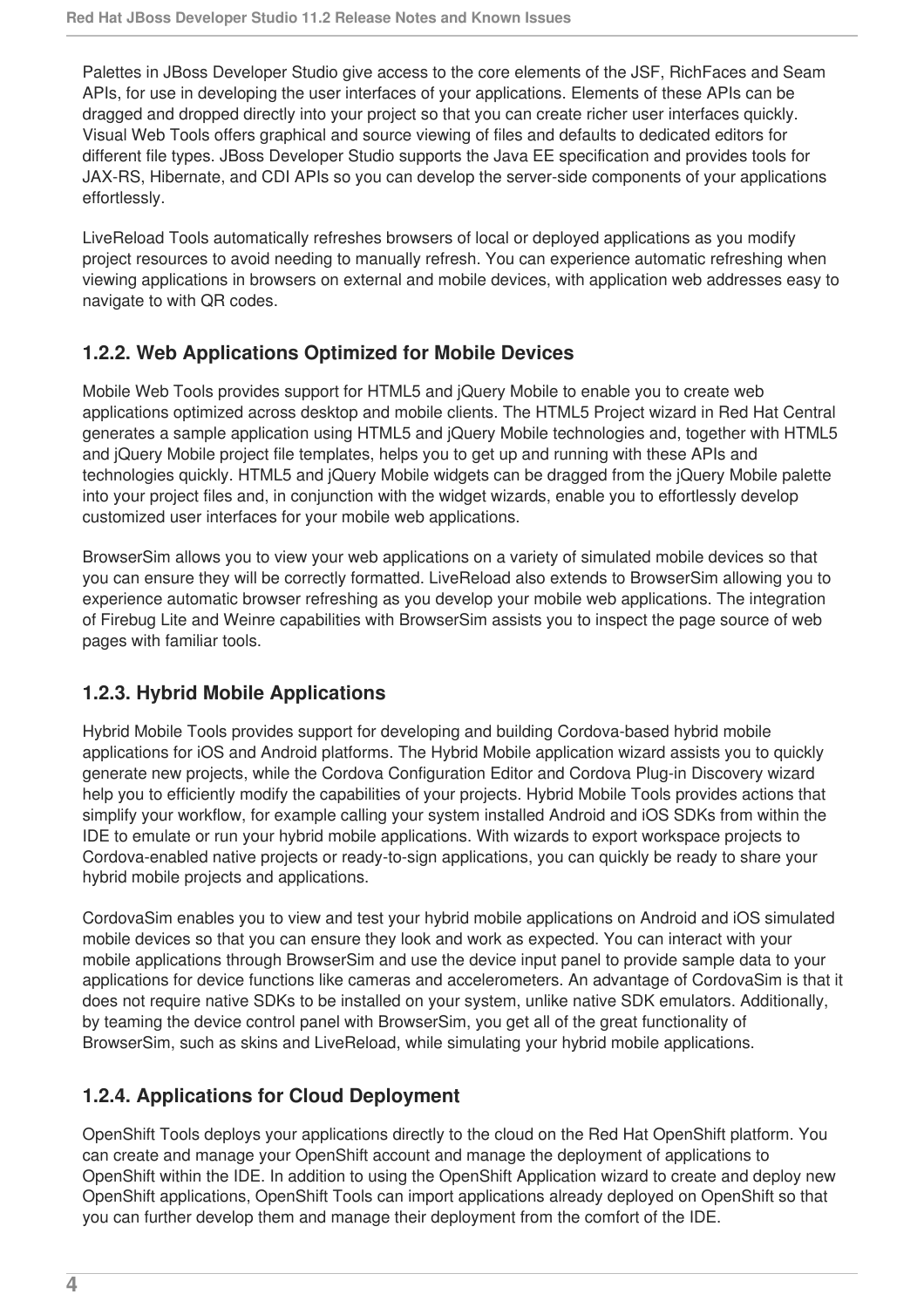# **CHAPTER 2. ABOUT THIS RELEASE**

<span id="page-8-0"></span>Red Hat JBoss Developer Studio 11.2 is an update of Red Hat JBoss Developer Studio 11.1 and it has the following features:

- It includes Eclipse Oxygen.
- It requires a minimum of Java 8 to run.
- $\bullet$  It introduces new features, which are outlined in the New Features section.
- $\bullet$  It contains new features for the existing tools.
- It resolves issues identified in earlier versions of JBoss Developer Studio.

For more information about operating systems, chip architectures and Java developer kits supported by this release, see Supported [Configurations](https://access.redhat.com/documentation/en-us/red_hat_jboss_developer_studio/11.1/html/supported_configurations_and_components/) and Components page on the Red Hat Customer Portal.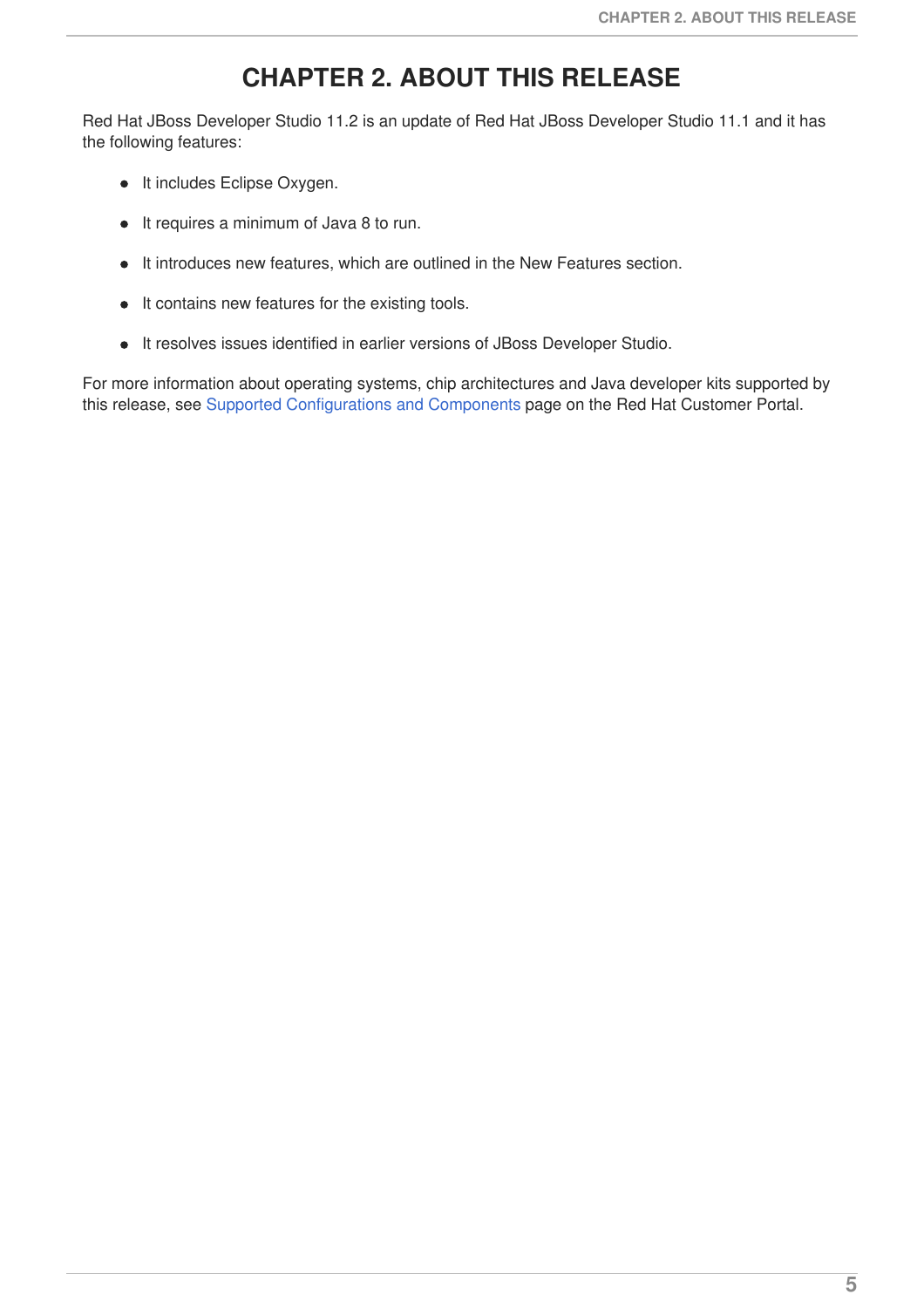# <span id="page-9-0"></span>**CHAPTER 3. ECLIPSE AUTOMATED REPORTING INTERFACE (AERI)**

To contribute to JBoss Tools, we recommend you to enable the Eclipse Automated Reporting Interface (AERI) in JBoss Tools. To read about configuring error reporting in JBoss Tools, see: [http://tools.jboss.org/usage/#error-reporting.](http://tools.jboss.org/usage/#error-reporting)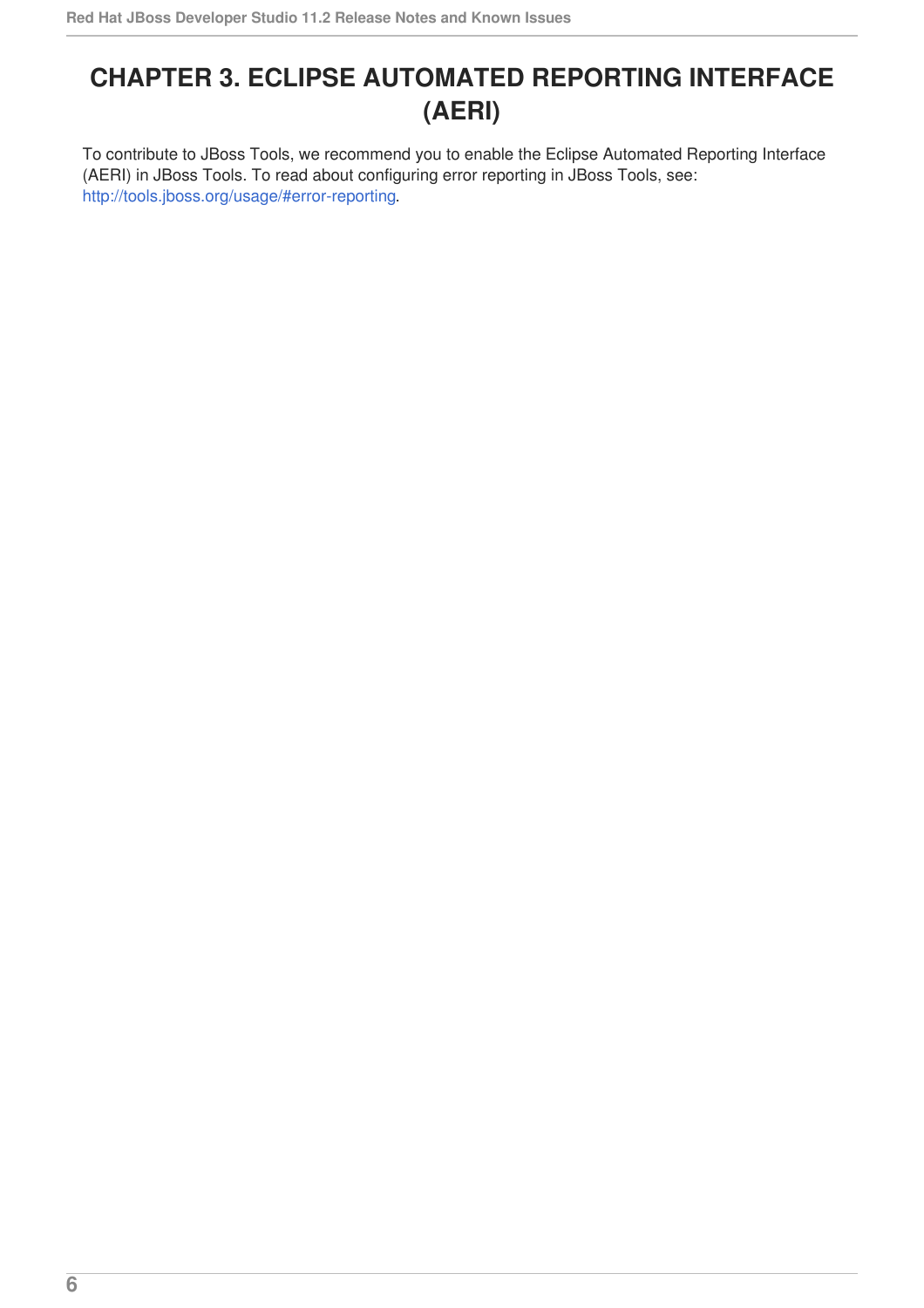# <span id="page-10-0"></span>**CHAPTER 4. NEW FEATURES AND ENHANCEMENTS**

# <span id="page-10-1"></span>**4.1. OPENSHIFT 3**

#### <span id="page-10-2"></span>**4.1.1. Enhanced Command to Delete Resource(s)**

Earlier, you could delete OpenShift resources in one of the following two ways:

- Individually delete each resource. However, this would create a problem because some resources are hidden by the OpenShift Explorer.
- Delete the containing OpenShift project. But, in this case you may delete more resources than required.

A new enhanced command to delete resources is available at the OpenShift project level. It lists all the available OpenShift resources for the selected OpenShift project. You can then select the resources that you want to delete. You can also filter the list using a filter that is applied to the labels for each retrieved OpenShift resource.

For example, if you have two different deployments in a single OpenShift project (if you arev using OpenShift Online Starter) or if you have different kind of resources in a single deployment, you can now distinct them.

The following images show the workflow of the preceding example.

In this example, we have deployed an EAP6.4 based application and an EAP7.0 based application. The following image shows the **OpenShift Explorer** view.

#### **Figure 4.1. Application as Shown in the OpenShift Explorer**



To invoke the new delete command on the EAP OpenShift project, right-click the OpenShift project and click **Delete Resources**.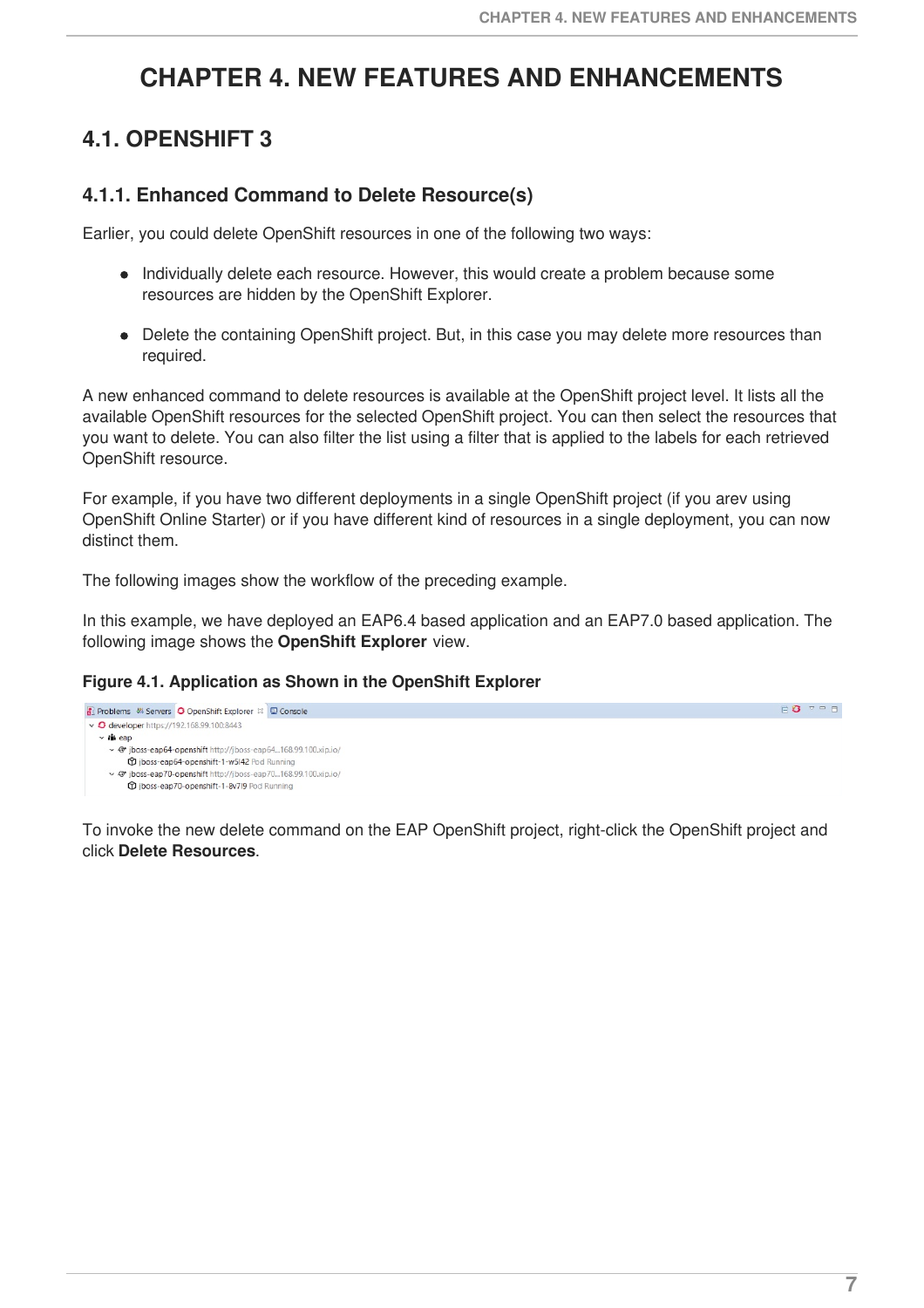#### **Figure 4.2. Deleting a Resource in an OpenShift Project**

| <b>O</b> Delete OpenShift Resources |                        |                                                                                                                                                                                                                                                  |  |                     |
|-------------------------------------|------------------------|--------------------------------------------------------------------------------------------------------------------------------------------------------------------------------------------------------------------------------------------------|--|---------------------|
| Delete Resources in project eap     |                        |                                                                                                                                                                                                                                                  |  |                     |
|                                     |                        | Please select the resources that should be deleted.                                                                                                                                                                                              |  | <b>DPFNSHIF</b>     |
|                                     |                        |                                                                                                                                                                                                                                                  |  |                     |
| Label Filter: type filter text      |                        |                                                                                                                                                                                                                                                  |  |                     |
|                                     |                        | You can filter resources based on their labels.<br>Filter expressions take fhe form <value substring=""> or <key substring="">=<value substring="">. Key- and<br/>value-expressions can be regular expressions (ex. ".*").</value></key></value> |  |                     |
| Name                                | <b>Type</b>            | Labels                                                                                                                                                                                                                                           |  | <b>Select All</b>   |
| jboss-eap64 Build                   |                        | eap=6.4, openshift.io/build-config.name=jboss-eap64-openshi                                                                                                                                                                                      |  |                     |
| jboss-eap70 Build                   |                        | eap=7.0, openshift.io/build-config.name=jboss-eap70-openshi                                                                                                                                                                                      |  | <b>Deselect All</b> |
| jboss-eap64 BuildConfig             |                        | $eap=6.4$                                                                                                                                                                                                                                        |  |                     |
| jboss-eap70 BuildConfig             |                        | $eap = 7.0$                                                                                                                                                                                                                                      |  |                     |
|                                     | jboss-eap64 Deploymen  | eap=6.4, deploymentconfig=jboss-eap64-openshift                                                                                                                                                                                                  |  |                     |
|                                     | jboss-eap70 Deploymen  | eap=7.0, deploymentconfig=jboss-eap70-openshift                                                                                                                                                                                                  |  |                     |
|                                     | jboss-eap64 ImageStrea | $eap=6.4$                                                                                                                                                                                                                                        |  |                     |
|                                     | jboss-eap70 ImageStrea | $eap=7.0$                                                                                                                                                                                                                                        |  |                     |
| jboss-eap64 Pod                     |                        | openshift.io/build.name=jboss-eap64-openshift-1                                                                                                                                                                                                  |  |                     |
| jboss-eap64 Pod                     |                        | eap=6.4, deploymentconfig=jboss-eap64-openshift, deployme                                                                                                                                                                                        |  |                     |
| jboss-eap70 Pod                     |                        | eap=7.0, deploymentconfig=jboss-eap70-openshift, deployme                                                                                                                                                                                        |  |                     |
| jboss-eap70 Pod                     |                        | openshift.io/build.name=jboss-eap70-openshift-1                                                                                                                                                                                                  |  |                     |
| jboss-eap64 Replication             |                        | openshift.io/deployment-config.name=jboss-eap64-openshift,                                                                                                                                                                                       |  |                     |
| jboss-eap70 Replication             |                        | openshift.io/deployment-config.name=jboss-eap70-openshift,                                                                                                                                                                                       |  |                     |
| jboss-eap64 Route                   |                        | $eap=6.4$                                                                                                                                                                                                                                        |  |                     |
| jboss-eap70 Route                   |                        | $eap=7.0$                                                                                                                                                                                                                                        |  |                     |
| builder-doc Secret                  |                        |                                                                                                                                                                                                                                                  |  |                     |
| builder-tok   Secret                |                        |                                                                                                                                                                                                                                                  |  |                     |
| hoilabas tab                        | $C_{mech}$             |                                                                                                                                                                                                                                                  |  |                     |
|                                     |                        |                                                                                                                                                                                                                                                  |  |                     |
|                                     |                        |                                                                                                                                                                                                                                                  |  |                     |
|                                     |                        |                                                                                                                                                                                                                                                  |  |                     |
|                                     |                        | <b>Delete</b>                                                                                                                                                                                                                                    |  | Cancel              |

For this example, we will consider deleting the EAP6.4 deployement. In the **Label filter** field, type *eap=6.4*.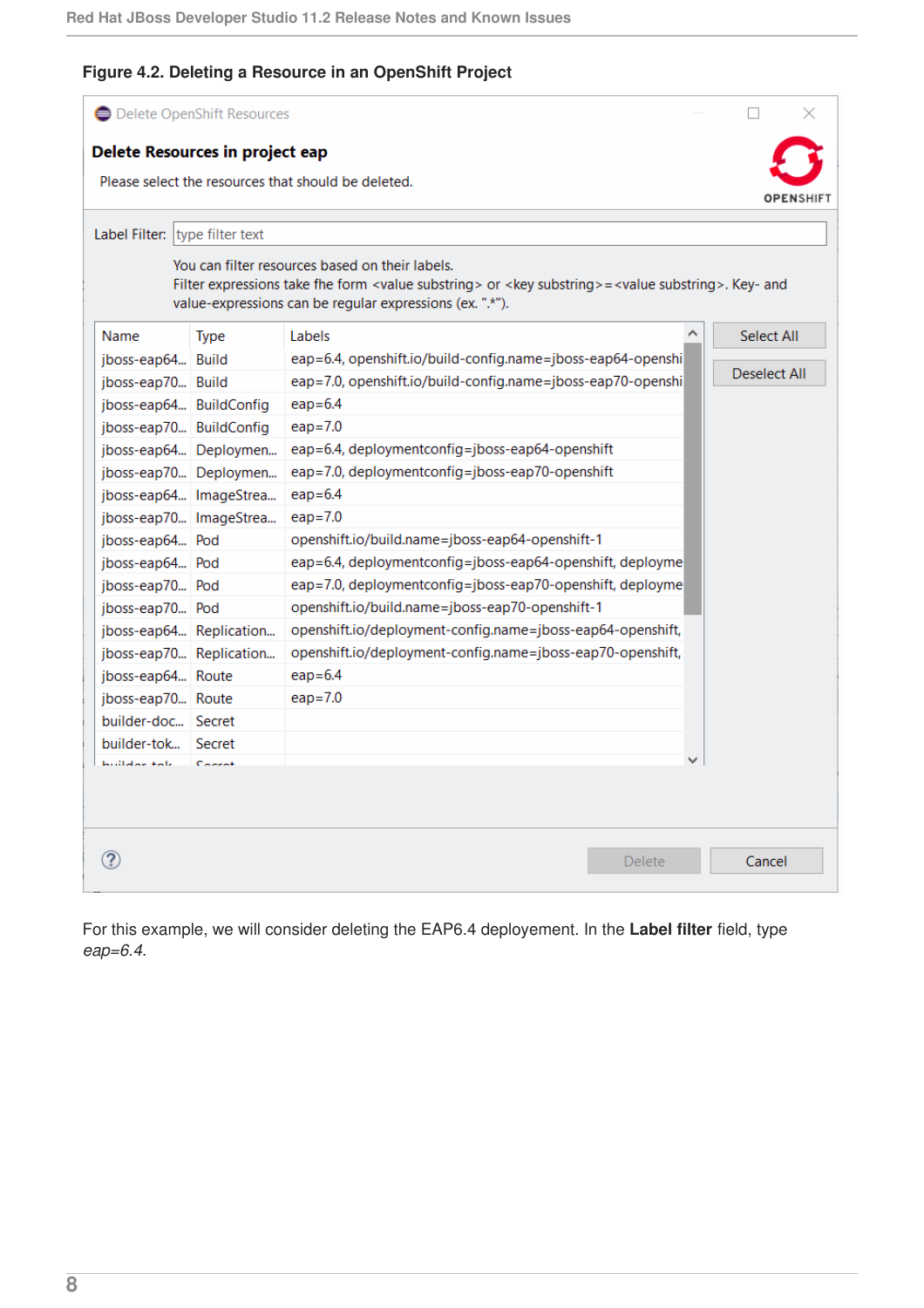#### **Figure 4.3. Selecting a Deployment for Deletion**

|                       | <b>O</b> Delete OpenShift Resources                 |                                                                                                                                                                                                 |               |                     |
|-----------------------|-----------------------------------------------------|-------------------------------------------------------------------------------------------------------------------------------------------------------------------------------------------------|---------------|---------------------|
|                       | Delete Resources in project eap                     |                                                                                                                                                                                                 |               |                     |
|                       | Please select the resources that should be deleted. |                                                                                                                                                                                                 |               | <b>OPENSHIFT</b>    |
| Label Filter: eap=6.4 |                                                     |                                                                                                                                                                                                 |               |                     |
|                       | You can filter resources based on their labels.     | Filter expressions take fhe form <value substring=""> or <key substring=""> = <value substring="">. Key- and<br/>value-expressions can be regular expressions (ex. ".*").</value></key></value> |               |                     |
| Name                  |                                                     | <b>Type</b>                                                                                                                                                                                     | Labels        | <b>Select All</b>   |
|                       | jboss-eap64-openshift-1                             | <b>Build</b>                                                                                                                                                                                    | $eap = 6.4$   |                     |
|                       | jboss-eap64-openshift                               | <b>BuildConfig</b>                                                                                                                                                                              | eap=6.4       | <b>Deselect All</b> |
|                       | jboss-eap64-openshift                               | DeploymentConfig                                                                                                                                                                                | eap=6.4       |                     |
|                       | jboss-eap64-openshift                               | ImageStream                                                                                                                                                                                     | $e$ ap=6.4    |                     |
|                       | jboss-eap64-openshift-1-w5l42                       | Pod                                                                                                                                                                                             | $eap = 6.4$   |                     |
|                       | jboss-eap64-openshift-1                             | ReplicationController                                                                                                                                                                           | eap=6.4       |                     |
|                       | jboss-eap64-openshift                               | Route                                                                                                                                                                                           | eap           |                     |
|                       | jboss-eap64-openshift                               | Service                                                                                                                                                                                         |               |                     |
|                       |                                                     |                                                                                                                                                                                                 |               |                     |
|                       |                                                     |                                                                                                                                                                                                 |               |                     |
|                       |                                                     |                                                                                                                                                                                                 |               |                     |
|                       |                                                     |                                                                                                                                                                                                 |               |                     |
|                       |                                                     |                                                                                                                                                                                                 |               |                     |
|                       |                                                     |                                                                                                                                                                                                 |               |                     |
|                       |                                                     |                                                                                                                                                                                                 |               |                     |
|                       |                                                     |                                                                                                                                                                                                 |               |                     |
|                       |                                                     |                                                                                                                                                                                                 |               |                     |
|                       |                                                     |                                                                                                                                                                                                 |               |                     |
|                       |                                                     |                                                                                                                                                                                                 |               |                     |
|                       |                                                     |                                                                                                                                                                                                 |               |                     |
|                       |                                                     |                                                                                                                                                                                                 | <b>Delete</b> | Cancel              |

Click **Select All**.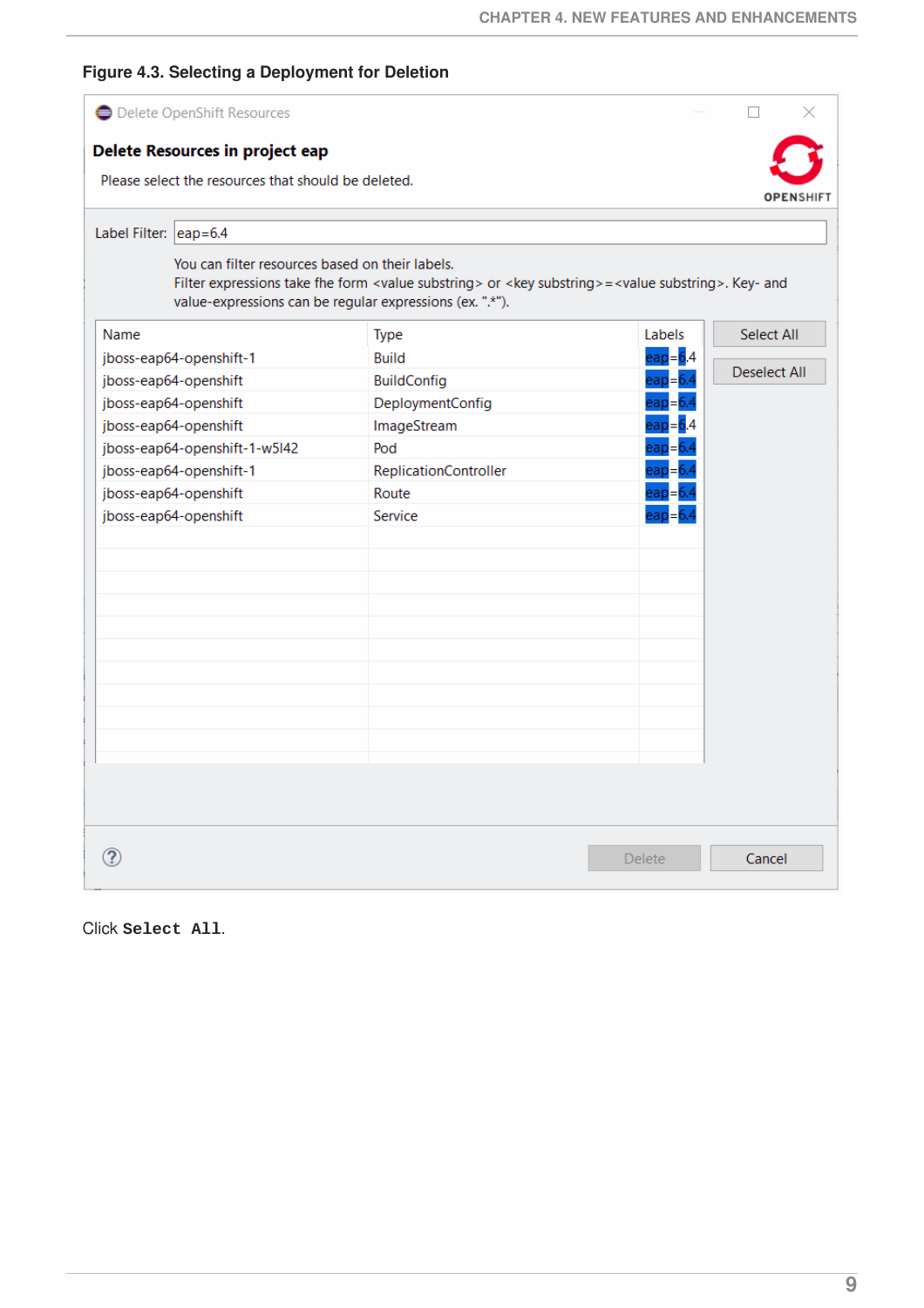#### **Figure 4.4. Clicking the Select All Button**

| <b>O</b> Delete OpenShift Resources                                                            |                                                                                                                                                                                                 |               |                     |
|------------------------------------------------------------------------------------------------|-------------------------------------------------------------------------------------------------------------------------------------------------------------------------------------------------|---------------|---------------------|
| Delete Resources in project eap<br>Select the resources that you want to delete from OpenShift |                                                                                                                                                                                                 |               | <b>OPENSHIFT</b>    |
| Label Filter: eap=6.4                                                                          |                                                                                                                                                                                                 |               |                     |
| You can filter resources based on their labels.                                                | Filter expressions take fhe form <value substring=""> or <key substring=""> = <value substring="">. Key- and<br/>value-expressions can be regular expressions (ex. ".*").</value></key></value> |               |                     |
| Name                                                                                           | <b>Type</b>                                                                                                                                                                                     | <b>Labels</b> | Select All          |
| jboss-eap64-openshift-1                                                                        | <b>Build</b>                                                                                                                                                                                    | $eap=6.4$     |                     |
| jboss-eap64-openshift                                                                          | <b>BuildConfig</b>                                                                                                                                                                              | $eap = 6.4$   | <b>Deselect All</b> |
| jboss-eap64-openshift                                                                          | DeploymentConfig                                                                                                                                                                                | $eap=6.4$     |                     |
| jboss-eap64-openshift                                                                          | ImageStream                                                                                                                                                                                     | $eap=6.4$     |                     |
| jboss-eap64-openshift-1-w5l42                                                                  | Pod                                                                                                                                                                                             | $eap=6.4$     |                     |
| jboss-eap64-openshift-1                                                                        | ReplicationController                                                                                                                                                                           | $eap = 6.4$   |                     |
| jboss-eap64-openshift                                                                          | Route                                                                                                                                                                                           | $eap=6.4$     |                     |
| jboss-eap64-openshift                                                                          | Service                                                                                                                                                                                         | $eap = 6.4$   |                     |
|                                                                                                |                                                                                                                                                                                                 |               |                     |
|                                                                                                |                                                                                                                                                                                                 |               |                     |
|                                                                                                |                                                                                                                                                                                                 |               |                     |
|                                                                                                |                                                                                                                                                                                                 |               |                     |
|                                                                                                |                                                                                                                                                                                                 |               |                     |
|                                                                                                |                                                                                                                                                                                                 |               |                     |
|                                                                                                |                                                                                                                                                                                                 |               |                     |
|                                                                                                |                                                                                                                                                                                                 |               |                     |
|                                                                                                |                                                                                                                                                                                                 |               |                     |
|                                                                                                |                                                                                                                                                                                                 |               |                     |
|                                                                                                |                                                                                                                                                                                                 |               |                     |
|                                                                                                |                                                                                                                                                                                                 |               |                     |
|                                                                                                |                                                                                                                                                                                                 | <b>Delete</b> | Cancel              |

Click **OK** to close the **Delete Resources in Project** *{project name}* window. The resources are deleted and the **OpenShift Explorer** view is updated accordingly.

#### **Figure 4.5. OpenShift Explorer View Updated after Resource Deletion**

| ■ Problems =<br>※ Servers   ● OpenShift Explorer ※ ■ Console   | <b>DO</b> YPE |
|----------------------------------------------------------------|---------------|
| $\sim$ G developer https://192.168.99.100:8443                 |               |
| $\vee$ in eap                                                  |               |
| v @ jboss-eap70-openshift http://jboss-eap70168.99.100.xip.io/ |               |
| the iboss-eap70-openshift-1-8v7l9 Pod Running                  |               |
|                                                                |               |

Related JIRA: [JBIDE-25111](https://issues.jboss.org/browse/JBIDE-25111)

#### <span id="page-13-0"></span>**4.1.2. Support for Route Timeouts and Liveness Probe for OpenShift Server Adapter Debugging Configurations**

While debugging your OpenShift deployment, you may face two different issues: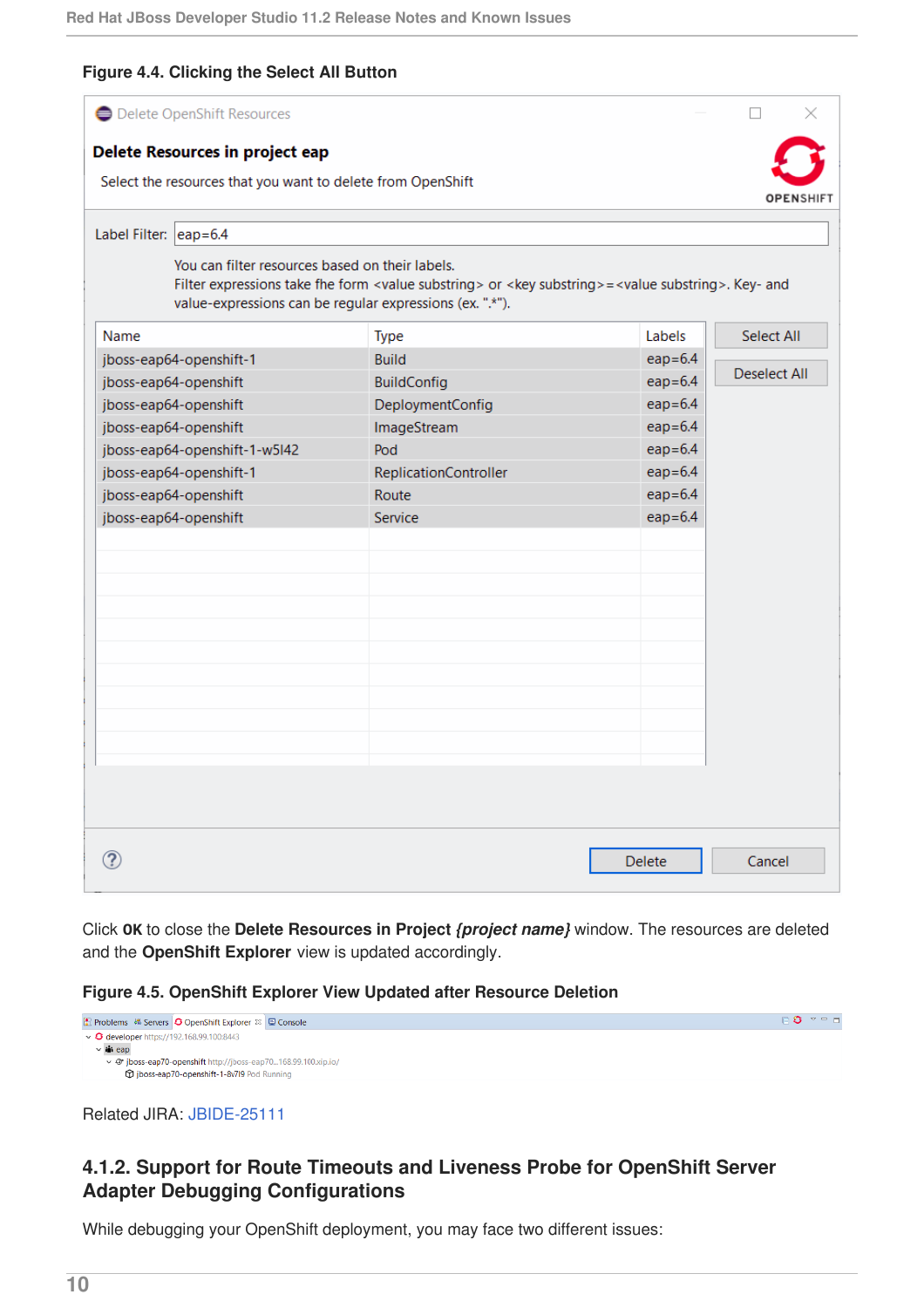- If you launch your test through a Web browser, then it's likely that you will access your OpenShift deployment through an OpenShift route. The problem is that, by default, OpenShift routes have a 30 seconds timeout for each request. So if you are stepping through one of your breakpoints, you will get a timeout error message in the browser window even if you can still debug your OpenShift deployment. And you will be unable to navigate through your OpenShift application.
- If your OpenShift deployment has a liveness probe configured, depending on your virtual machine capabilities or how your debugger is configured, if you are stepping into one of your breakpoints, the liveness probe may fail; so, OpenShift will restart your container and your debugging session will be destroyed.

So, now, when the OpenShift server adapter is started in debug mode, the following action will be performed:

- If an OpenShift route is found that is linked to the OpenShift deployment you want to debug, the route timeout will be set or increased to one hour. The original or default value will be restored when the OpenShift server adapter will be restarted in run mode.
- If your OpenShift deployment has a liveness probe configured, the **initialDelay** field will be increased to one hour if the defined value for this field is lower than one hour. If the value of this field is defined to a value value that is greater than an hour, it is left intact. The original value will be restored when the OpenShift server adapter will be restarted in run mode

Related JIRA: [JBIDE-24868](https://issues.jboss.org/browse/JBIDE-24868)

#### <span id="page-14-0"></span>**4.1.3. Spring Boot applications support in OpenShift server adapter**

The OpenShift server adapter allowed hotdeploy and debugging for JEE and NodeJS based applications. It now supports Spring Boot applications with the following limitations: the Spring Boot devtools module must be added to your application as it monitors code changes and as the application must be launched in exploded mode, you must use the upstream image (docker.io/fabric8/s2i-java) rather than the downstream image builder fis-java-openshift.

As an example, we have provided the following OpenShift template that will create an OpenShift application based on the upstream application and a Git repository that added the Spring Boot devtools to the Fabric8 Spring Boot quickstart.

```
{
 + "apiVersion": "v1",
+ "kind": "Template",
+ "metadata": {
+ "annotations": {
+ "description": "Spring-Boot and CXF JAXRS QuickStart. This example
demonstrates how you can use Apache CXF JAXRS with Spring Boot on
Openshift. The quickstart uses Spring Boot to configure a little
application that includes a CXF JAXRS endpoint with Swagger enabled.",
+ "tags": "quickstart,java,springboot,fis",
+ "iconClass": "icon-jboss",
+ "version": "2.0"
+ },
+ "name": "s2i-spring-boot-cxf-jaxrs"
+ },
+ "labels": {
 + "template": "s2i-spring-boot-cxf-jaxrs"
 +"parameters": [
```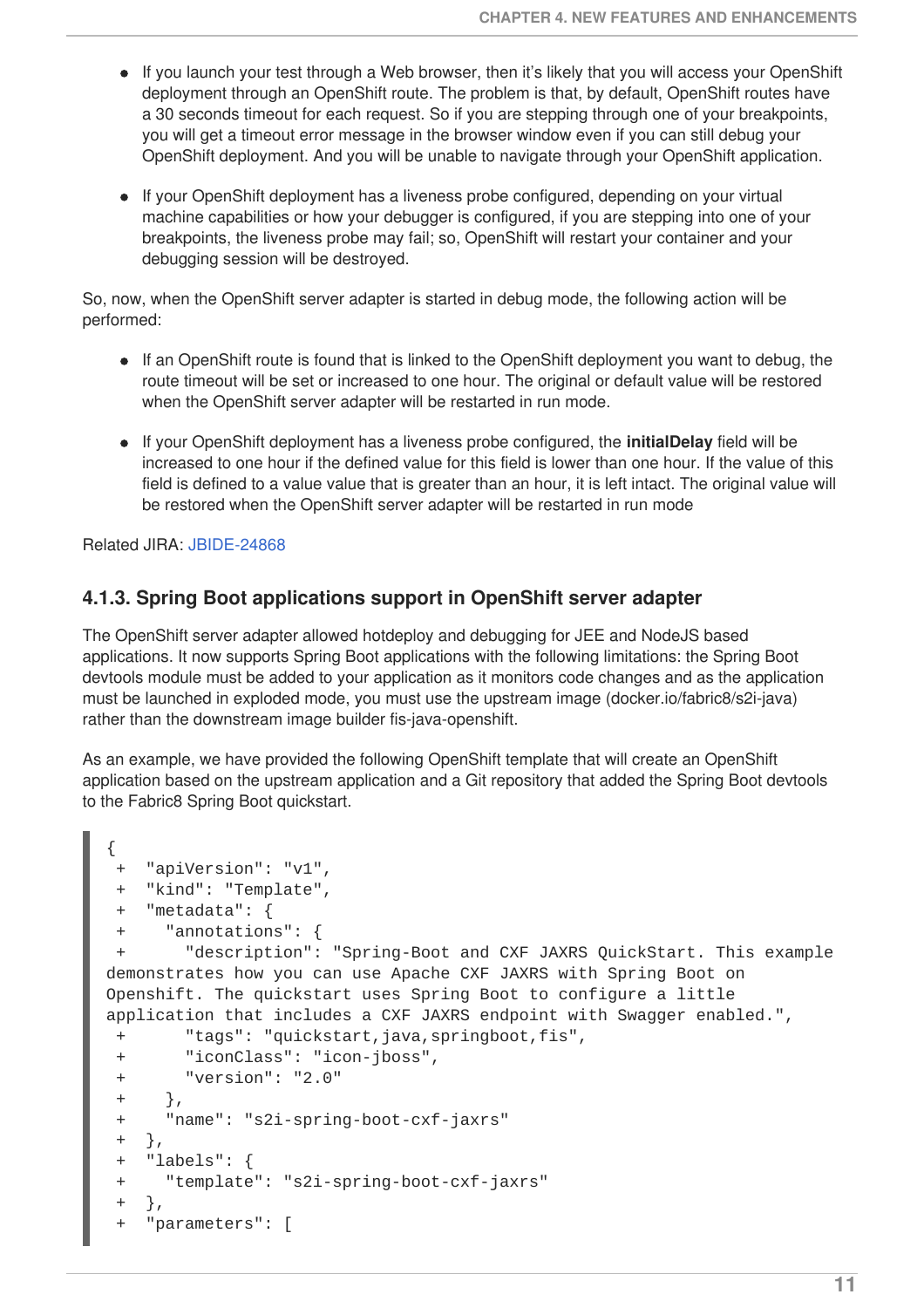```
\{ \}+ "name": "APP_NAME",
 + "displayName": "Application Name",
 + "required": true,
 + "value": "s2i-spring-boot-cxf-jaxrs",
 + "description": "The name assigned to the application."
+ },
+ {
 + "name": "GIT_REPO",
 + "displayName": "Git Repository URL",
 + "required": true,
 + "value": "https://github.com/jeffmaury/spring-boot-cxf-jaxrs.git",
+ "description": "The URL of the repository with your application
source code."
+ },
+ {
+ "name": "GIT_REF",
 + "displayName": "Git Reference",
 + "value": "hotdeploy",
+ "description": "Set this to a branch name, tag or other ref of
your repository if you are not using the default branch."
+ },
+ {
+ "name": "SERVICE_NAME",
 + "displayName": "Service Name",
 + "value": "cxf-jaxrs",
 + "description": "Exposed service name."
 + },
+ {
+ "name": "BUILDER_VERSION",
 + "displayName": "Builder version",
 + "value": "2.0",
 + "description": "The version of the FIS S2I builder image to use."
 + },
+ {
+ "name": "APP_VERSION",
 + "displayName": "Application Version",
 + "value": "1.0.0.redhat-000014",
 + "description": "The application version."
+ },
+ {
+ "name": "MAVEN_ARGS",
 + "displayName": "Maven Arguments",
 + "value": "package -DskipTests -Dfabric8.skip -e -B",
+ "description": "Arguments passed to mvn in the build."
+ },
+ {
 + "name": "MAVEN_ARGS_APPEND",
+ "displayName": "Extra Maven Arguments",
+ "description": "Extra arguments passed to mvn, e.g. for multi-
module builds."
+ },
++ "name": "ARTIFACT_DIR",
+ "displayName": "Maven build directory",
 + "description": "Directory of the artifact to be built, e.g. for
```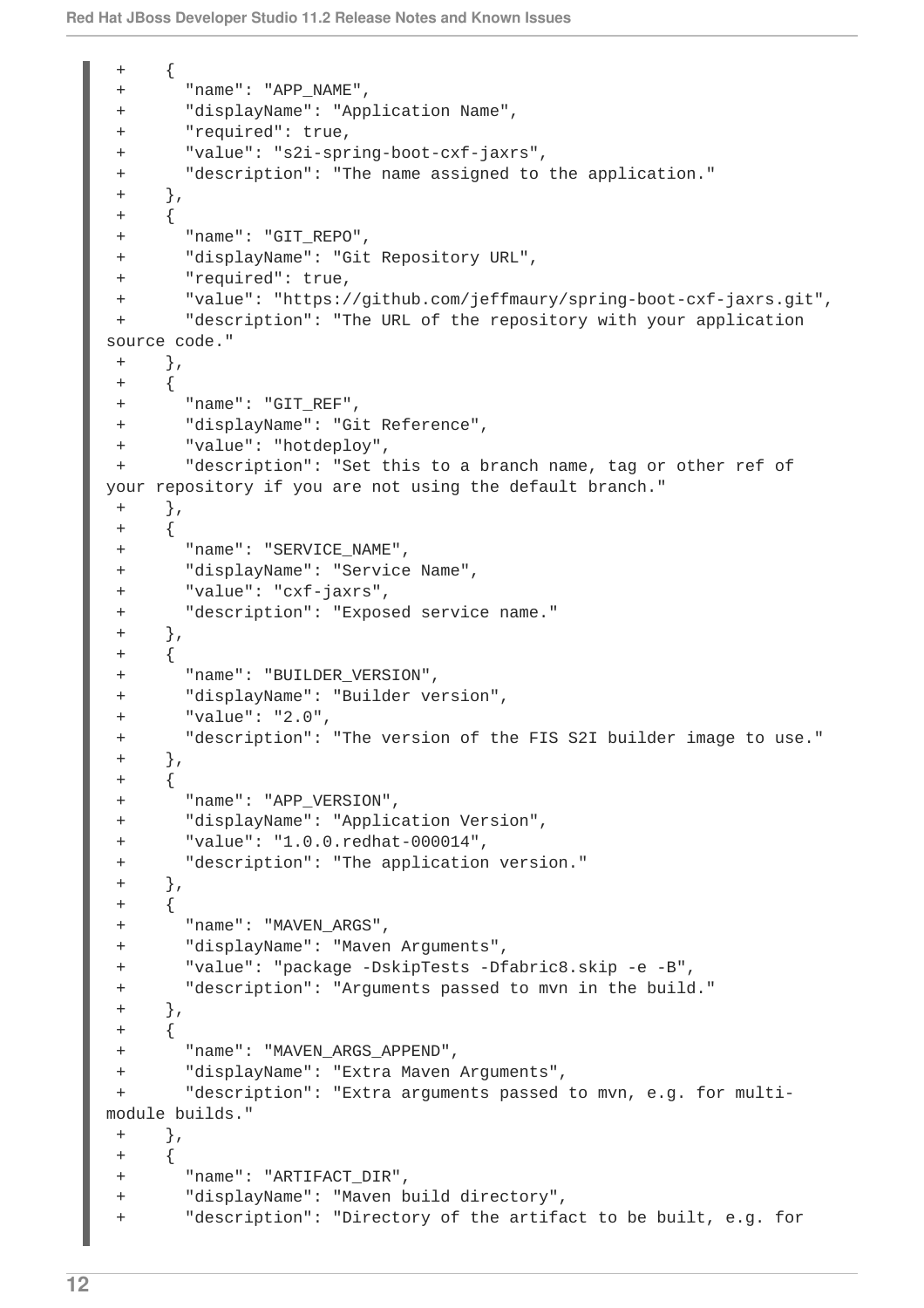```
multi-module builds."
+ },
+ {
+ "name": "IMAGE_STREAM_NAMESPACE",
 + "displayName": "Image Stream Namespace",
 + "value": "openshift",
+ "required": true,
+ "description": "Namespace in which the Fuse ImageStreams are
installed. These ImageStreams are normally installed in the openshift
namespace. You should only need to modify this if you've installed the
ImageStreams in a different namespace/project."
+ },
+ {
+ "name": "BUILD_SECRET",
 + "displayName": "Git Build Secret",
 + "generate": "expression",
 + "description": "The secret needed to trigger a build.",
 + "from": "[a-zA-Z0-9]{40}"
+ },
+ {
+ "name": "CPU_REQUEST",
 + "displayName": "CPU request",
 + "value": "0.2",
 + "required": true,
+ "description": "The amount of CPU to requests."
+ \},
+ {
 + "name": "CPU_LIMIT",
 + "displayName": "CPU limit",
+ "value": "1.0",
 + "required": true,
+ "description": "The amount of CPU the container is limited to
use."
+ }
+ ],
+ "objects": [
+ {
+ "apiVersion": "v1",
 + "kind": "Route",
 + "metadata": {
 + "labels": {
 + "component": "${APP_NAME}",
 + "provider": "s2i",
 + "project": "${APP_NAME}",
+ "version": "${APP_VERSION}",
+ "group": "quickstarts"
+ },
 + "name": "${SERVICE_NAME}-route"
 + },
+ "spec": {
+ "to": {
+ "kind": "Service",
 + "name": "${SERVICE_NAME}"
 + }
+ }
+ },
```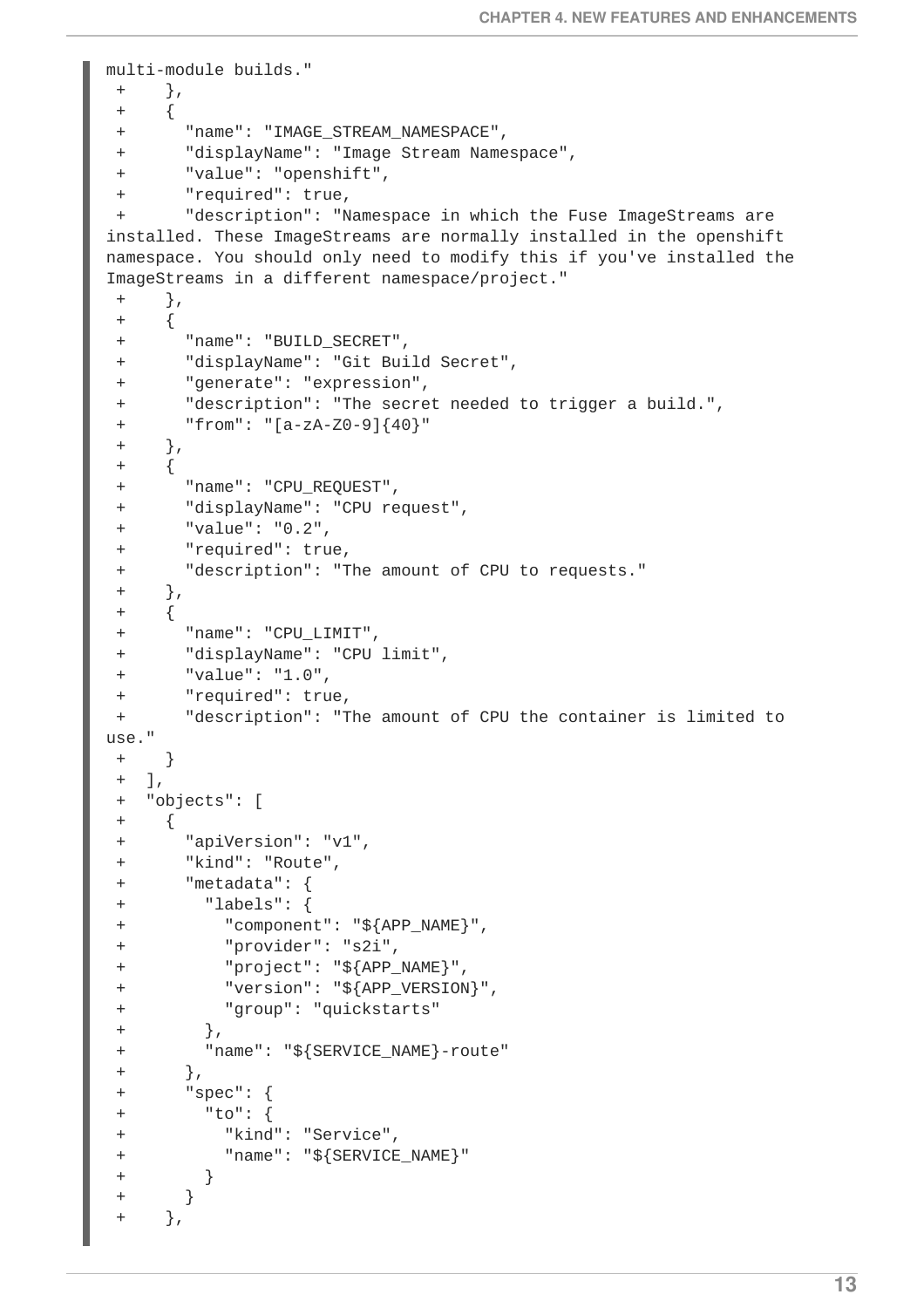```
+ {
+ "apiVersion": "v1",
+ "kind": "Service",
+ "metadata": {
+ "annotations": {
+ },
+ "labels": {
+ "component": "${APP_NAME}",
+ "provider": "s2i",
+ "project": "${APP_NAME}",
+ "version": "${APP_VERSION}",
+ "group": "quickstarts"
+ },
+ "name": "${SERVICE_NAME}"
+ },
+ "spec": {
+ "clusterIP": "None",
+ "deprecatedPublicIPs": [],
+ "ports": [
+ {
+ "port": 9413,
+ "protocol": "TCP",
+ "targetPort": 8080
+ }
+ ],
+ "selector": {
+ "project": "${APP_NAME}",
+ "component": "${APP_NAME}",
+ "provider": "s2i",
+ "group": "quickstarts"
+ }
+ }
+ },
+ {
+ "kind": "ImageStream",
+ "apiVersion": "v1",
+ "metadata": {
+ "name": "${APP_NAME}",
+ "creationTimestamp": null,
+ "labels": {
+ "component": "${APP_NAME}",
+ "group": "quickstarts",
+ "project": "${APP_NAME}",
+ "provider": "s2i",
+ "version": "${APP_VERSION}"
+ }
+ },
+ "spec": {},
+ "status": {
+ "dockerImageRepository": ""
+ }
+ },
+ {
+ "kind": "BuildConfig",
+ "apiVersion": "v1",
+ "metadata": {
```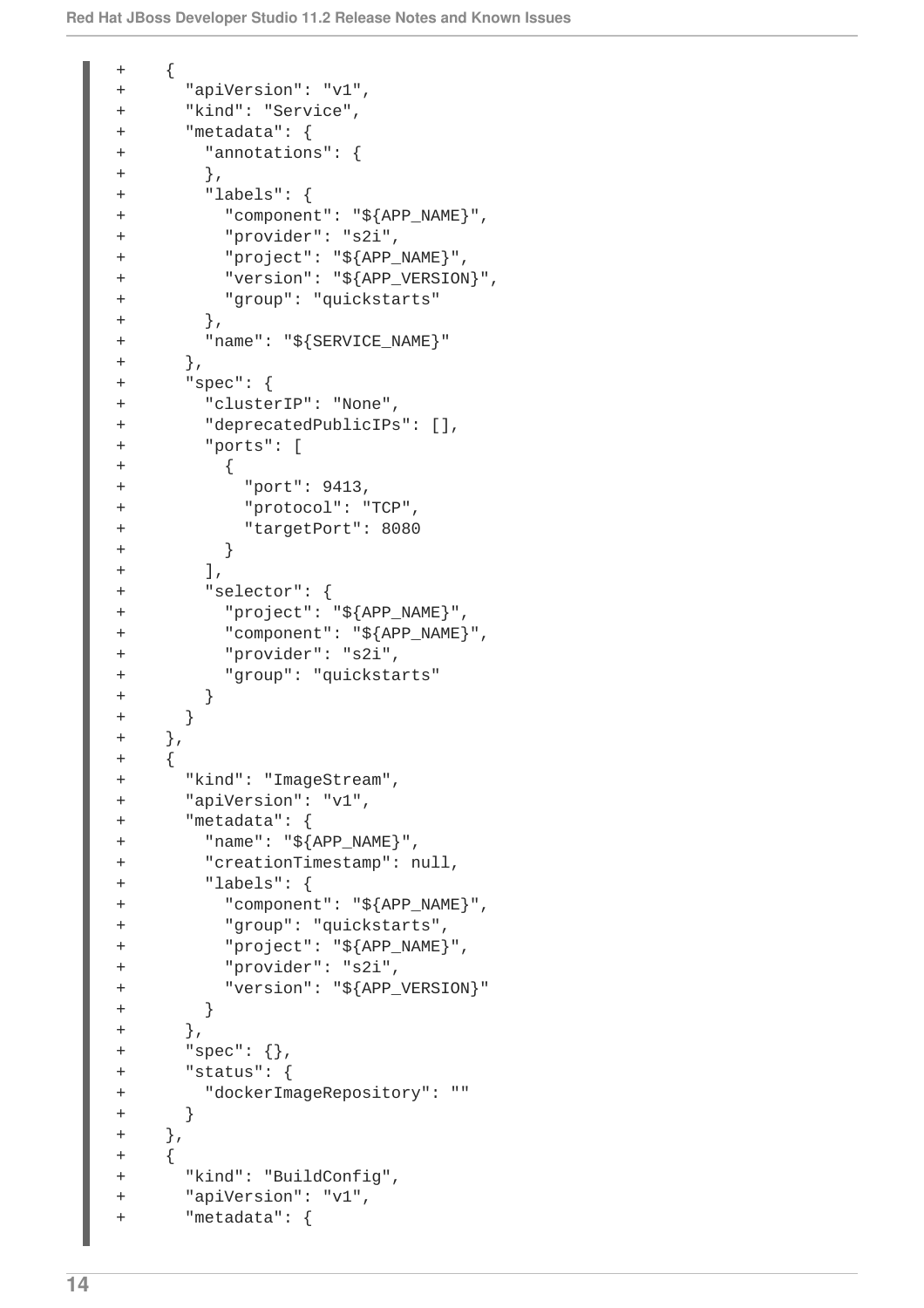```
+ "name": "${APP_NAME}",
+ "creationTimestamp": null,
+ "labels": {
+ "component": "${APP_NAME}",
+ "group": "quickstarts",
+ "project": "${APP_NAME}",
+ "provider": "s2i",
+ "version": "${APP_VERSION}"
+ }
+ },
+ "spec": {
+ "triggers": [
+ {
+ "type": "GitHub",
+ "github": {
+ "secret": "${BUILD_SECRET}"
+ }
+ },
+ {
+ "type": "Generic",
+ "generic": {
+ "secret": "${BUILD_SECRET}"
+ }
+ },
+ {
+ "type": "ConfigChange"
+ },
+ {
+ "type": "ImageChange",
+ "imageChange": {}
+ }
+ ],
+ "source": {
+ "type": "Git",
+ "git": {
+ "uri": "${GIT_REPO}",
+ "ref": "${GIT_REF}"
+ }
+ },
+ "strategy": {
+ "type": "Source",
+ "sourceStrategy": {
+ "from": {
+ "kind": "DockerImage",
+ "name": "fabric8/s2i-java:${BUILDER_VERSION}"
+ },
+ "forcePull": true,
+ "incremental": true,
+ "env": [
+ {
+ "name": "BUILD_LOGLEVEL",
+ "value": "5"
+ },
+ {
+ "name": "ARTIFACT_DIR",
+ "value": "${ARTIFACT_DIR}"
```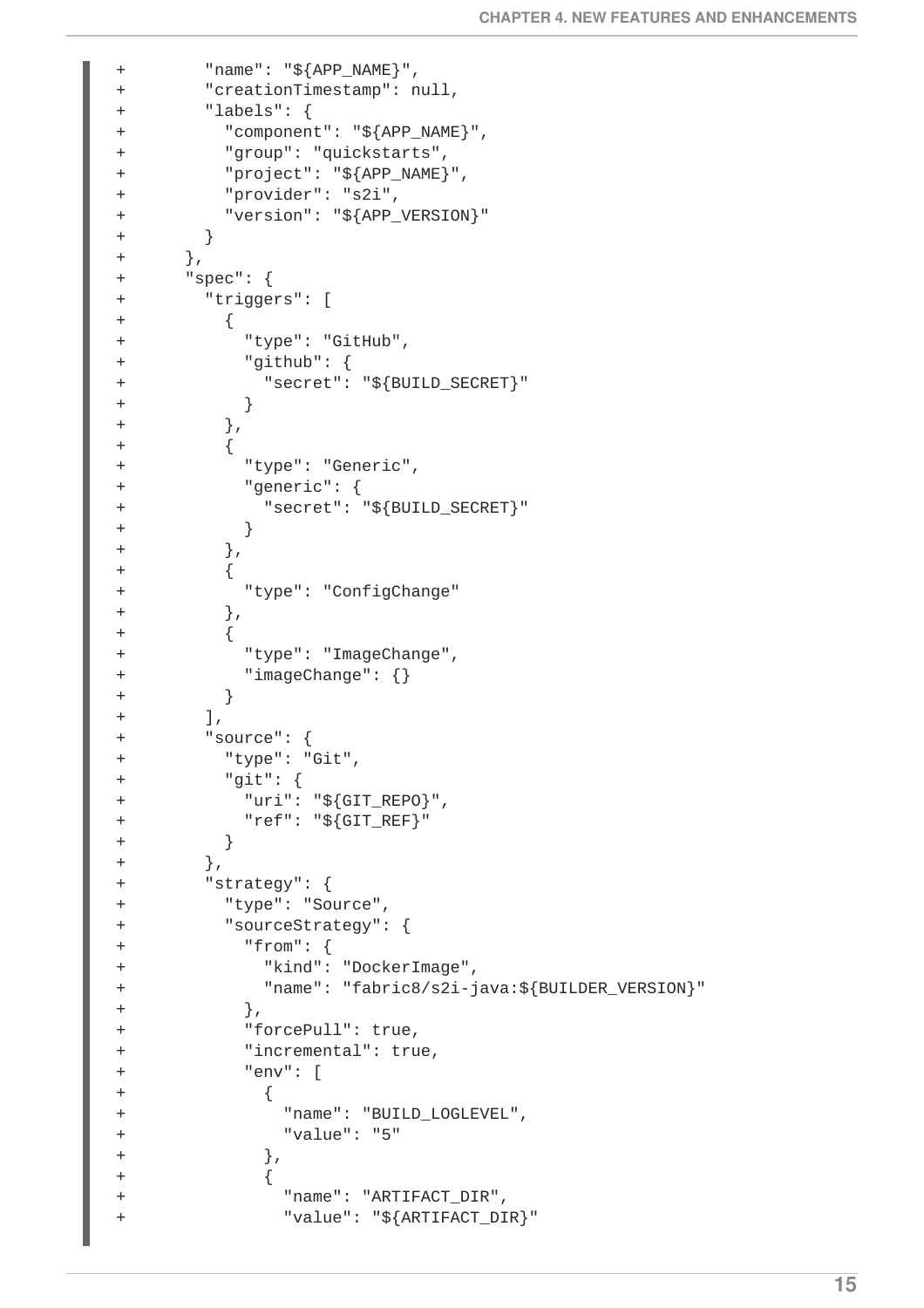```
+ },
+ {
+ "name": "MAVEN_ARGS",
+ "value": "${MAVEN_ARGS}"
+ },
+ {
+ "name": "MAVEN_ARGS_APPEND",
+ "value": "${MAVEN_ARGS_APPEND}"
+ }
+ ]
+ }
+ },
+ "output": {
+ "to": {
+ "kind": "ImageStreamTag",
+ "name": "${APP_NAME}:latest"
+ }
+ },
+ "resources": {}
+ },
+ "status": {
+ "lastVersion": 0
+ }
+ },
+ {
+ "kind": "DeploymentConfig",
+ "apiVersion": "v1",
+ "metadata": {
+ "name": "${APP_NAME}",
+ "creationTimestamp": null,
+ "labels": {
+ "component": "${APP_NAME}",
+ "group": "quickstarts",
+ "project": "${APP_NAME}",
+ "provider": "s2i",
+ "version": "${APP_VERSION}"
+ }
+ },
+ "spec": {
+ "strategy": {
+ "resources": {}
+ },
+ "triggers": [
+ {
+ "type": "ConfigChange"
+ },
+ {
+ "type": "ImageChange",
+ "imageChangeParams": {
+ "automatic": true,
+ "containerNames": [
+ "${APP_NAME}"
+ ],
+ "from": {
+ "kind": "ImageStreamTag",
+ "name": "${APP_NAME}:latest"
```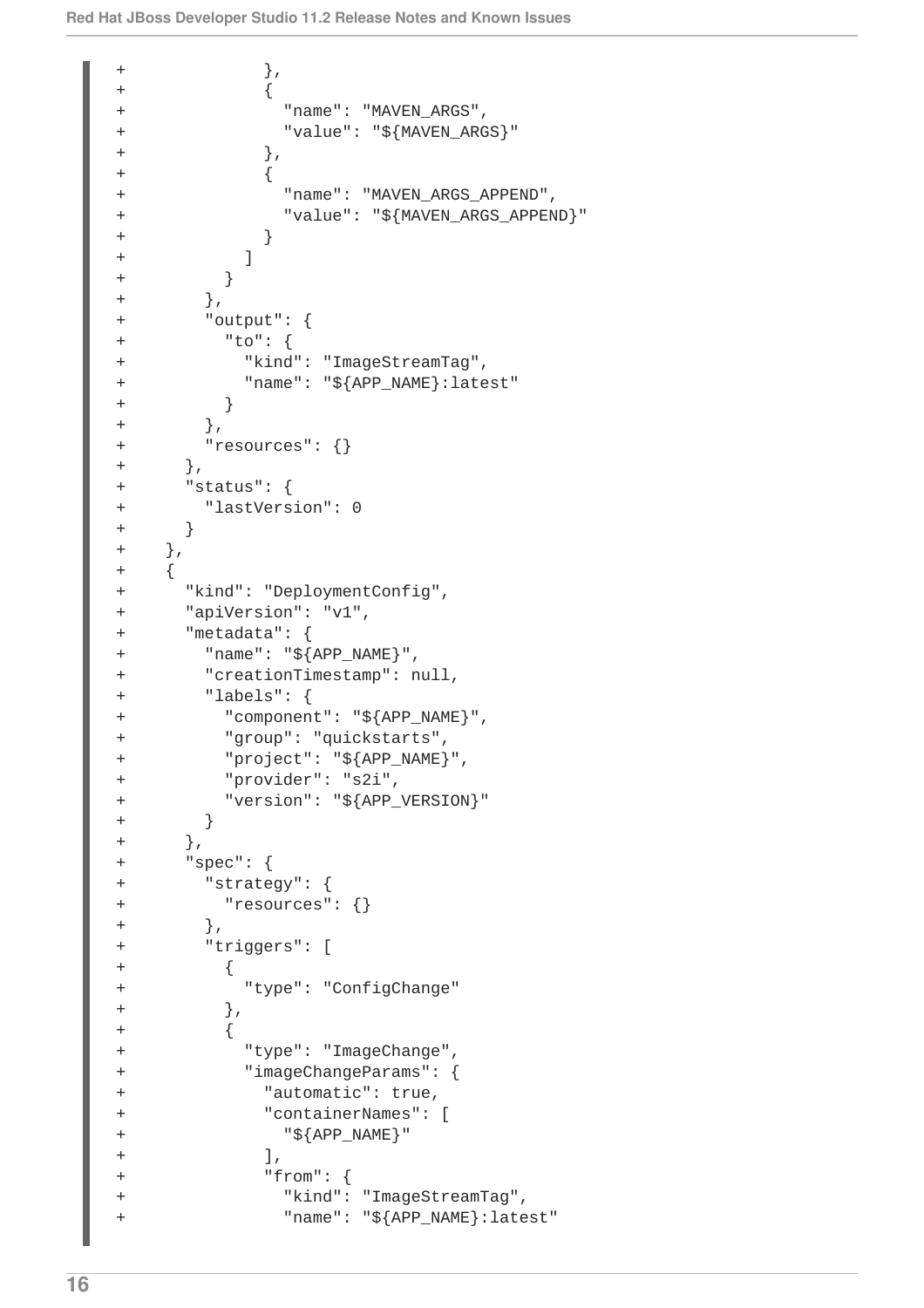```
+ }
+ }
+ }
+ ],
+ "replicas": 1,
+ "selector": {
+ "component": "${APP_NAME}",
+ "deploymentconfig": "${APP_NAME}",
+ "group": "quickstarts",
+ "project": "${APP_NAME}",
+ "provider": "s2i",
+ "version": "${APP_VERSION}"
+ },
+ "template": {
+ "metadata": {
+ "creationTimestamp": null,
+ "labels": {
+ "component": "${APP_NAME}",
+ "deploymentconfig": "${APP_NAME}",
+ "group": "quickstarts",
+ "project": "${APP_NAME}",
+ "provider": "s2i",
+ "version": "${APP_VERSION}"
+ }
+ },
+ "spec": {
+ "containers": [
+ {
+ "name": "${APP_NAME}",
+ "image": "library/${APP_NAME}:latest",
+ "readinessProbe" : {
+ "httpGet" : {
+ "path" : "/health",
+ "port" : 8081
+ },
+ "initialDelaySeconds" : 10
+ },
+ "livenessProbe" : {
+ "httpGet" : {
+ "path" : "/health",
+ "port" : 8081
+ },
+ "initialDelaySeconds" : 180
+ },
+ "ports": [
+ \{+ "containerPort": 8778,
+ "name": "jolokia"
+ }
+ \qquad ],
+ "env" : [ {
+ "name" : "KUBERNETES_NAMESPACE",
+ "valueFrom" : {
+ "fieldRef" : {
+ "fieldPath" : "metadata.namespace"
+ }
```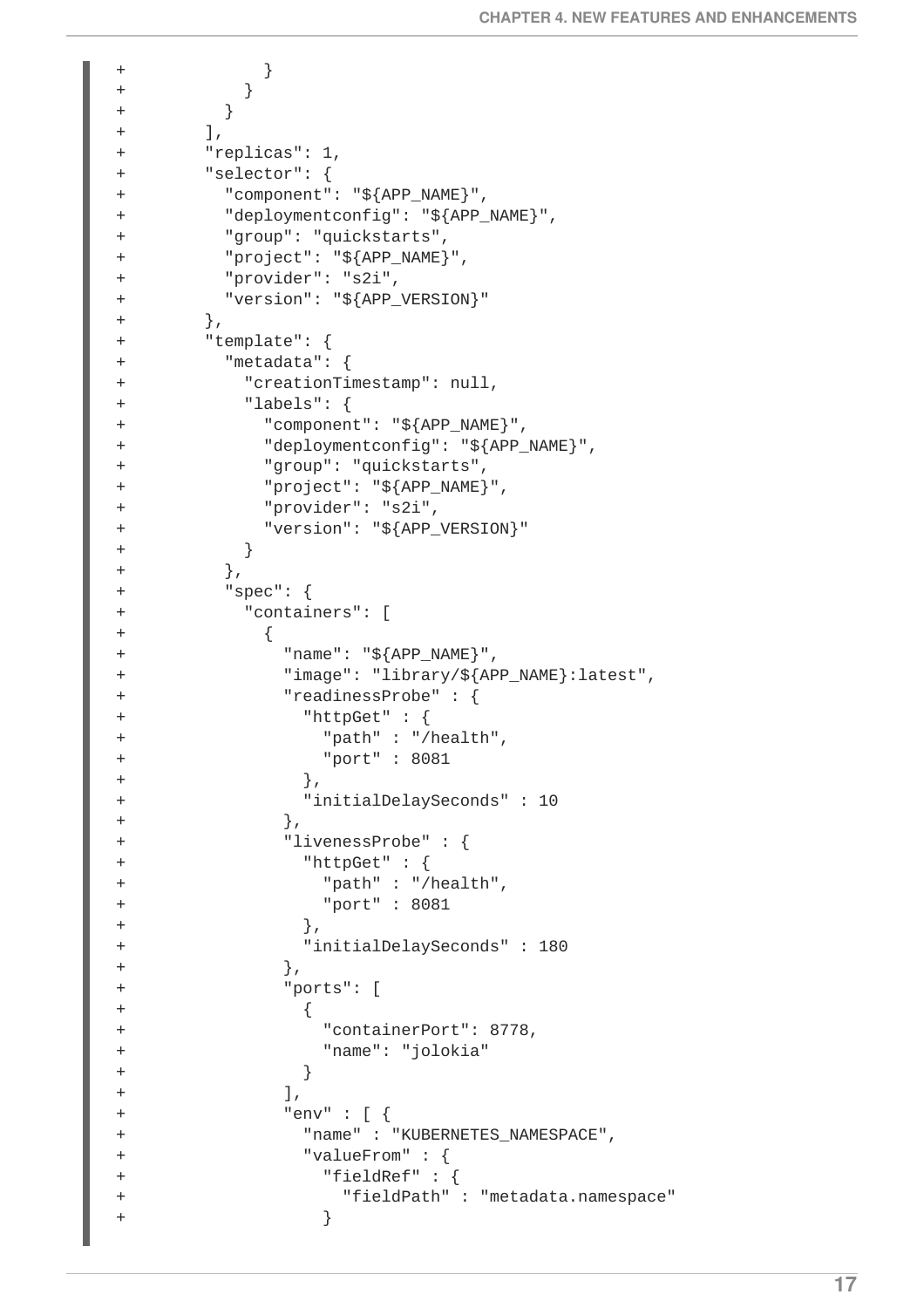```
+ }
+ } ],
+ "resources": {
+ "requests": {
+ "cpu": "${CPU_REQUEST}"
+ },
+ "limits": {
+ "cpu": "${CPU_LIMIT}"
+ }
+ }
+ }
+ ]
+ }
+ }
+ },
+ "status": {}
+ }
+ ]
+}
```
Related JIRA: [JBIDE-25303](https://issues.jboss.org/browse/JBIDE-25303)

# <span id="page-21-0"></span>**4.2. FUSE TOOLING**

#### <span id="page-21-1"></span>**4.2.1. Camel Context Parameters Configurable in Properties View for Camel version < 2.18**

In the Camel 2.18 and earlier versions, the Camel catalog did not have information about Camel Context. Fuse Tooling now provides this missing piece of information. Like any other component, it allows to edit Camel Context parameters in the **Properties** view. It is activated when there is no element selected on the diagram.

| # ws_fusetooling_dev - blue-amg-6.3\src/main/resources/OSGI-INF/blueprint/camel-blueprint.xml<br>Ele Edit Navigate Search Broject Bun Window Help                                                                                                                                                                                                                                                                          |                                                      |                                                                                                                                                       |                                                                                                    |                                                                                                 |                                                                                                                     |                                                 |                                                                                                                                                                                                                                                                  | $\mathcal{O}$<br>$\mathbb{X}$<br>$\overline{\phantom{a}}$                        |
|----------------------------------------------------------------------------------------------------------------------------------------------------------------------------------------------------------------------------------------------------------------------------------------------------------------------------------------------------------------------------------------------------------------------------|------------------------------------------------------|-------------------------------------------------------------------------------------------------------------------------------------------------------|----------------------------------------------------------------------------------------------------|-------------------------------------------------------------------------------------------------|---------------------------------------------------------------------------------------------------------------------|-------------------------------------------------|------------------------------------------------------------------------------------------------------------------------------------------------------------------------------------------------------------------------------------------------------------------|----------------------------------------------------------------------------------|
| 6.<br>$\Omega$<br><b>O</b> Run<br>v il idea-camel-editor<br>×                                                                                                                                                                                                                                                                                                                                                              |                                                      |                                                                                                                                                       |                                                                                                    | ▽ 微 on 日Red Hat Boss Fuse 7.0 Y( ▽ 奈 日) → 国 (前日) 置 ▼ (名 ▼ (の ダ ▼ ) シ ▼ (例 ▼ (中 く) マ の ▼         |                                                                                                                     |                                                 |                                                                                                                                                                                                                                                                  | 證<br><b>B</b> 84 B<br>Quick Access                                               |
| 自然 シャーロ<br>Project Explorer 32                                                                                                                                                                                                                                                                                                                                                                                             | ** camel-blueprint and 22                            |                                                                                                                                                       |                                                                                                    |                                                                                                 |                                                                                                                     |                                                 |                                                                                                                                                                                                                                                                  | □ □ ● MOL. 22 hi Diagn M                                                         |
| ~ 35 blue amg-63<br>v L Camel Contexts                                                                                                                                                                                                                                                                                                                                                                                     |                                                      |                                                                                                                                                       |                                                                                                    |                                                                                                 |                                                                                                                     |                                                 | Search<br><sup>2</sup> Palette<br>D.                                                                                                                                                                                                                             | 風 日気 マ<br>type filter test                                                       |
| v ** se/main/resources/OSG-INF/blueprint/camel-blue<br>Route file-to-jms-route<br><b>Ell</b> Route generate-order<br>Route ims-chr-route<br>> B str/main/java<br>> B sic/main/resources<br>> IM src/test/iava<br>> B stellest/resources<br>> Bi, Maven Dependencies<br>> Big JRE System Library [JavaSE-1.8]<br>> B settings<br>$> 25$ vr.<br>$> 25$ larget<br>in classpath<br>s) .project<br><b>B</b> pomaml<br>ReadMetat | Route generate-order<br>Design Source Configurations | (c) timeraorder?period=600.<br><b>Bean orderGenerator</b><br>٠<br><b>BB</b> SetHeader updateFlieNs.<br>٠<br>filesworklin                              | Route file-to-jers-route<br><b>Thowarkin</b><br>Log logReceiving Order<br>activem g:IncomingOrders | Route jms-chr-route<br>$-4$ Choice<br>When lorder:order/ordersc<br>Log log UK<br>Meavorkloutisk | activem gincomingOrders<br>When forder:order/ordersc<br>Log logUS<br>file work/outlus<br>F.<br>Log logCndProcessing | Otheral<br>$\frac{1}{2}$ Log<br>1 <sub>10</sub> | <b>Solect</b><br><b>Components</b><br>ActiveMO<br>$\sum$ Mom<br><sup>Bean</sup><br>ெ<br><b>COPRS</b><br>S Control Bus<br>$2$ Direct<br>O Direct VM<br>$\sum_{i=1}^{n}$<br>$m$ FIP<br><b>Bouting</b><br>Cantrol Flow<br><b>Itemformation</b><br>> C-Miscellaneous | all Local Processes<br><b>B</b> Server Connections<br>/ User-Defined Connections |
|                                                                                                                                                                                                                                                                                                                                                                                                                            | Properties 33                                        |                                                                                                                                                       |                                                                                                    |                                                                                                 |                                                                                                                     |                                                 | 試験の日                                                                                                                                                                                                                                                             | Ni Messa, 22 98 Service Cliconia<br>- - -                                        |
|                                                                                                                                                                                                                                                                                                                                                                                                                            |                                                      |                                                                                                                                                       |                                                                                                    |                                                                                                 |                                                                                                                     |                                                 |                                                                                                                                                                                                                                                                  | து                                                                               |
|                                                                                                                                                                                                                                                                                                                                                                                                                            | Details.<br>Documentation                            | CamelContext amq-example-context<br>General<br><b>Allow Use Original Message</b><br><b>Auto Startup</b><br>Delayer<br>Depends-on<br>Error Handler Ref | true                                                                                               |                                                                                                 |                                                                                                                     |                                                 |                                                                                                                                                                                                                                                                  | Search<br>Message Body                                                           |
| $\leq$                                                                                                                                                                                                                                                                                                                                                                                                                     |                                                      | Handle Fault<br>Id<br>Lazy Load Type Converters (deprecated)<br>Management Name Pattern<br>Message History<br>Runtime Endpoint Registry Enabled       | amq-ioample-context<br>п<br>Aname#<br>true                                                         |                                                                                                 |                                                                                                                     |                                                 | $\mathbf{v}$                                                                                                                                                                                                                                                     |                                                                                  |

**Figure 4.6. Editing the Camel Context Parameters**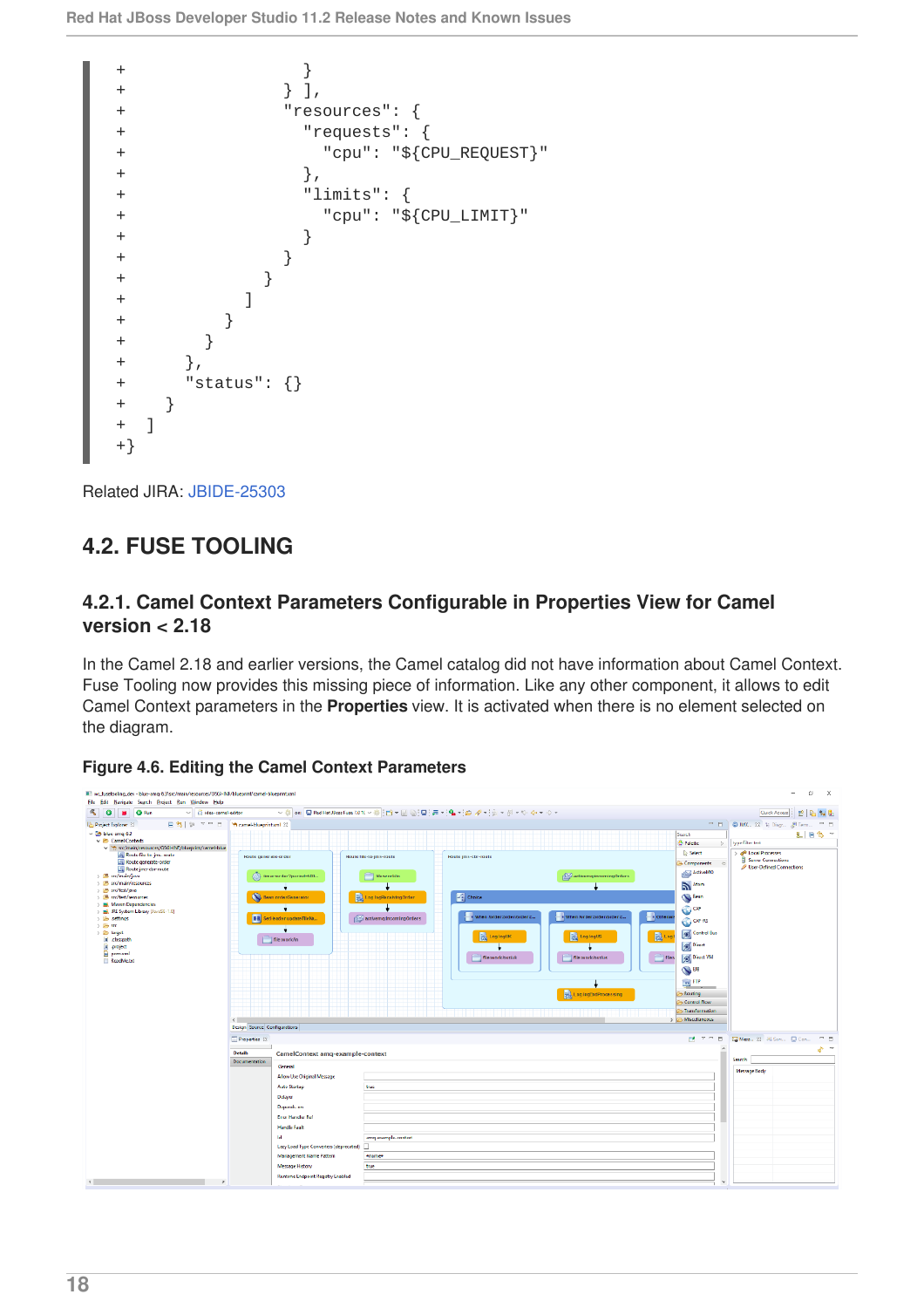#### <span id="page-22-0"></span>**4.2.2. Fuse 7 Karaf-based Runtime Server Adapter**

Fuse 7 is under development and preliminary versions are available on the [early-access](http://origin-repository.jboss.org/nexus/content/groups/ea/org/jboss/fuse/jboss-fuse-karaf/) repository. Fuse Tooling is ready to leverage them so that you can try the upcoming major Fuse version.

#### **Figure 4.7. Using the Upcoming Major Fuse Versions**

| New Server                                         |                                       |        |        |               |  | ×      |
|----------------------------------------------------|---------------------------------------|--------|--------|---------------|--|--------|
| <b>Define a New Server</b>                         |                                       |        |        |               |  |        |
| Choose the type of server to create                |                                       |        |        |               |  |        |
|                                                    |                                       |        |        |               |  |        |
|                                                    |                                       |        |        |               |  |        |
| Select the server type:<br>type filter text        |                                       |        |        |               |  |        |
| Red Hat JBoss Middleware                           |                                       |        |        |               |  |        |
| Red Hat Container Development Kit 2.x              |                                       |        |        |               |  |        |
| Red Hat Container Development Kit 3                |                                       |        |        |               |  |        |
| Red Hat Container Development Kit 3.2+             |                                       |        |        |               |  |        |
| Red Hat JBoss Enterprise Application Platform 4.3  |                                       |        |        |               |  |        |
| Red Hat JBoss Enterprise Application Platform 5.x  |                                       |        |        |               |  |        |
| Red Hat JBoss Enterprise Application Platform 6.0  |                                       |        |        |               |  |        |
| Red Hat JBoss Enterprise Application Platform 6.1+ |                                       |        |        |               |  |        |
| Red Hat JBoss Enterprise Application Platform 7.0  |                                       |        |        |               |  |        |
| Red Hat JBoss Enterprise Application Platform 7.1  |                                       |        |        |               |  |        |
| Red Hat JBoss Fuse 6.0 Server<br>j                 |                                       |        |        |               |  |        |
| J<br>Red Hat JBoss Fuse 6.1 Server                 |                                       |        |        |               |  |        |
| J<br>Red Hat JBoss Fuse 6.2 Server                 |                                       |        |        |               |  |        |
| å<br>Red Hat JBoss Fuse 6.3 Server                 |                                       |        |        |               |  |        |
| Red Hat JBoss Fuse 7.0 Server<br>đ                 |                                       |        |        |               |  |        |
| Server Definition of Red Hat JBoss Fuse 7.0        |                                       |        |        |               |  |        |
|                                                    |                                       |        |        |               |  |        |
|                                                    |                                       |        |        |               |  |        |
| Server's host name:                                | localhost                             |        |        |               |  |        |
| Server name:                                       | Red Hat JBoss Fuse 7.0 Runtime Server |        |        |               |  |        |
|                                                    |                                       |        |        |               |  |        |
|                                                    |                                       |        |        |               |  |        |
|                                                    |                                       |        |        |               |  |        |
|                                                    |                                       |        |        |               |  |        |
|                                                    |                                       |        |        |               |  |        |
|                                                    |                                       |        |        |               |  |        |
|                                                    |                                       | < Back | Next > | <b>Finish</b> |  | Cancel |
|                                                    |                                       |        |        |               |  |        |

Classical functionalities with server adapters are available: automatic redeploy, Java debug, Graphical Camel debug through created JMX connection. Note that you can't retrieve the Fuse 7 Runtime directly from Fuse tooling as yet. It is required to download it on your machine and point to it when creating the Server adapter. The provided templates requires some modifications to have them working with Fuse 7, mainly adapting the bom.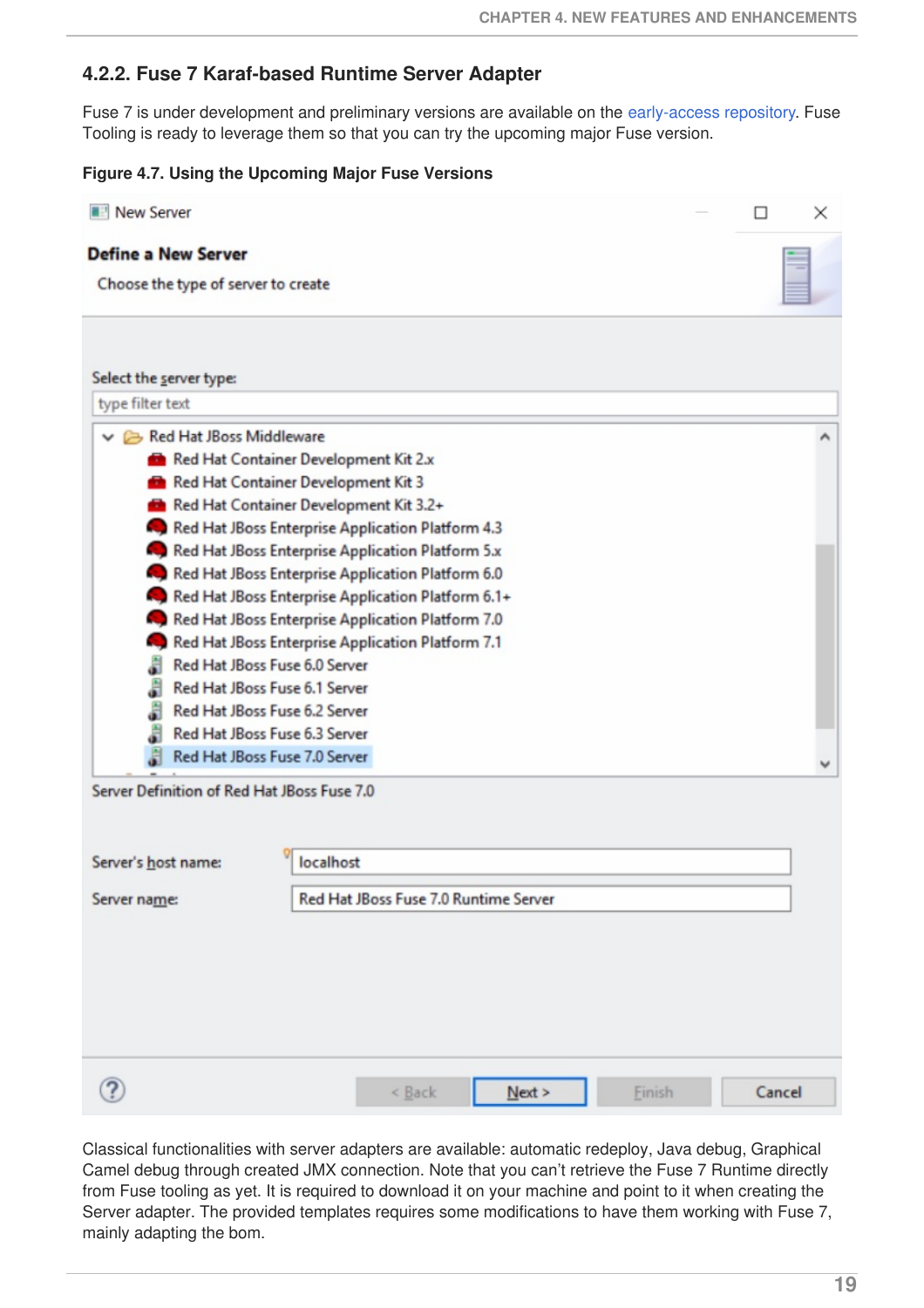#### Related JIRA: [FUSETOOLS-2578](https://issues.jboss.org/browse/FUSETOOLS-2578)

#### <span id="page-23-0"></span>**4.2.3. Display routes defined inside "routeContext" in Camel Graphical Editor (Design tab)**

The **routeContext** tag is a special tag used in Camel to provide the ability to reuse routes and to split them across different files. This is useful on large projects. For details, see the Camel [documentation.](http://camel.apache.org/how-do-i-import-routes-from-other-xml-files.html) Starting with this version, the Design of the routes defined in the **routeContext** tags are displayed.

#### <span id="page-23-1"></span>**4.2.4. Usability improvement: Progress bar when "Changing the Camel version"**

Starting with Fuse Tooling 10.1.0, it is possible to change the Camel version. In case the Camel version was not cached locally and for slow internet connections, this operation can take some time. There is now a progress bar to see the progress.

#### **Figure 4.8. Progress Bar Showing Progress of Camel Version being Changed**

| Change Camel Version        |                                                                      |        | × |
|-----------------------------|----------------------------------------------------------------------|--------|---|
| <b>Change Camel Version</b> |                                                                      |        |   |
|                             | Please choose the Camel version to set or enter it manually          |        |   |
|                             | Camel Version 2.20.2-SNAPSHOT                                        |        |   |
|                             |                                                                      |        |   |
|                             |                                                                      |        |   |
|                             |                                                                      |        |   |
|                             |                                                                      |        |   |
|                             |                                                                      |        |   |
|                             | Checking availability for Camel version 2.20.2-SNAPSHOT. Please wait |        |   |
|                             |                                                                      |        |   |
|                             | <b>Finish</b>                                                        | Cancel |   |
|                             |                                                                      |        |   |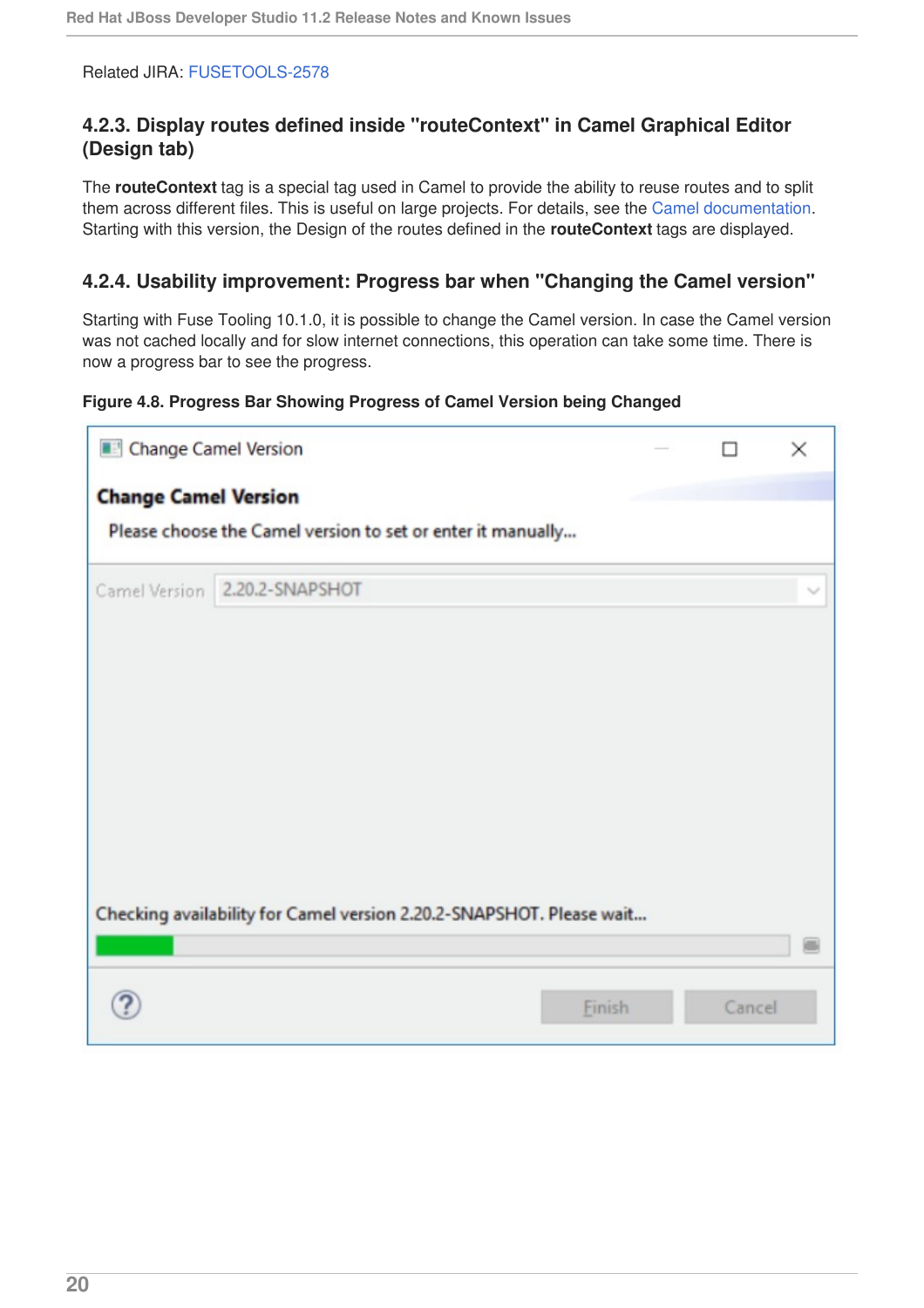# **CHAPTER 5. RESOLVED ISSUES**

<span id="page-24-0"></span>To view [information](https://issues.jboss.org/browse/JBIDE-25600?jql=(project in (JBDS) AND fixVersion in (11.2.0.AM1%2C 11.2.0.AM2%2C 11.2.0.AM3%2C 11.2.0.GA) OR project in (JBIDE) AND fixVersion in (4.5.2.AM1%2C 4.5.2.AM2%2C 4.5.2.AM3%2C 4.5.2.Final)) AND type in (Bug) AND resolution in (Done)) about resolved issues in this release of JBoss Developer Studio, see the Resolved Issues.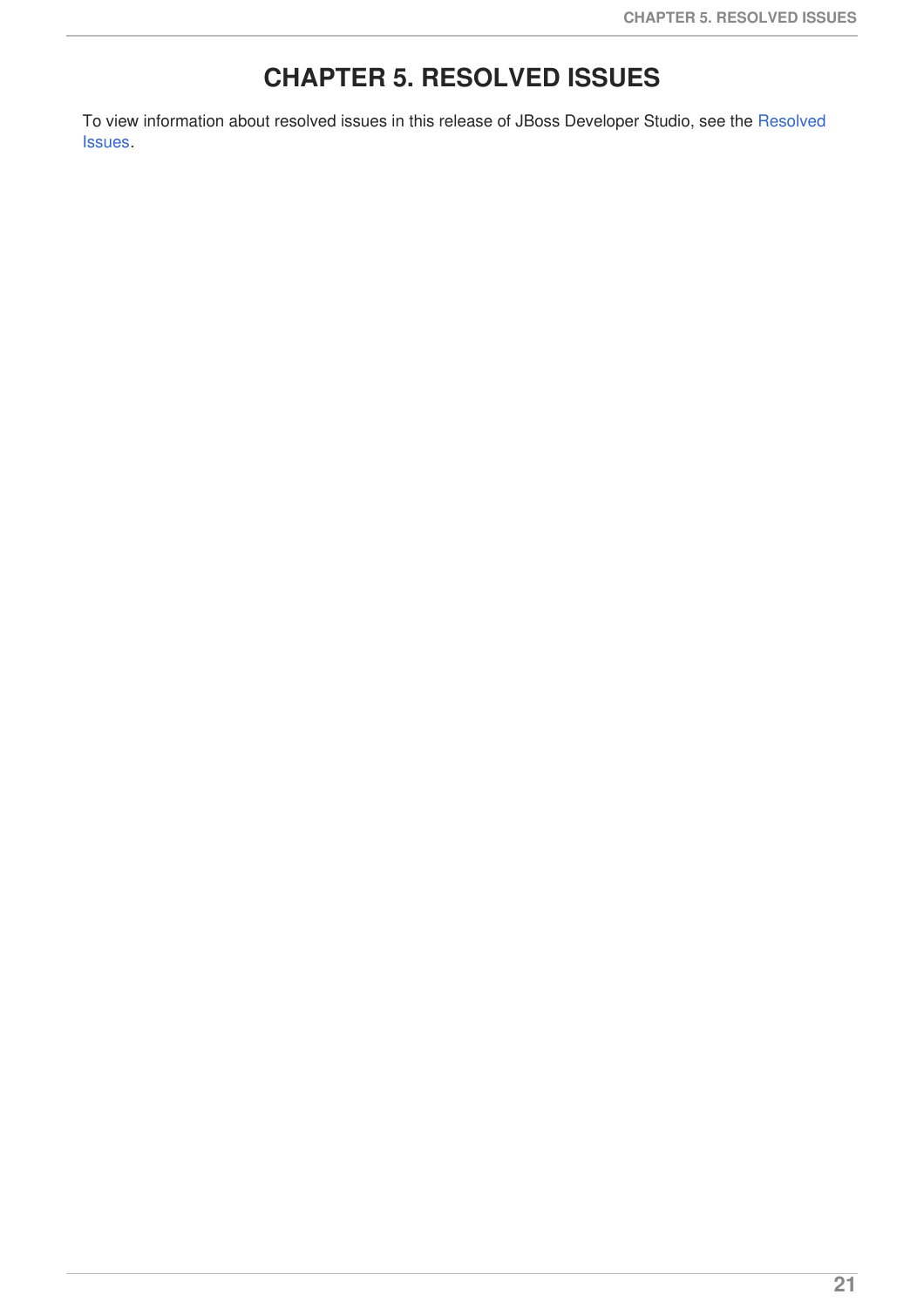# **CHAPTER 6. KNOWN ISSUES**

<span id="page-25-0"></span>To view [information](https://issues.jboss.org/browse/JBIDE-25611?jql=(project in (JBDS) AND (affectedVersion %3C%3D 11.2.0.GA OR affectedVersion is EMPTY) AND (resolution in (Unresolved) OR resolution in (Done) AND fixVersion %3E %2211.2.0.GA%22) OR project in (JBIDE) AND (affectedVersion %3C%3D 4.5.2.Final OR affectedVersion is EMPTY) AND (resolution in (Unresolved) OR resolution in (Done) AND fixVersion %3E %224.5.2.Final%22)) AND type in (Bug)) about known issues in this release of JBoss Developer Studio, see the Known Issues.

The following known issues are highlighted:

- [JBIDE-20983:](https://issues.jboss.org/browse/JBIDE-20983) cannot use oracle service name in datasource creation
- [JBIDE-19633:](https://issues.jboss.org/browse/JBIDE-19633) Not able to create 'non-bare' repository in JBDS 8.1.
- [JBIDE-17176:](https://issues.jboss.org/browse/JBIDE-17176) Unable to browse and select PortletBridge runtime libraries in JPP 6
- [JBIDE-12957:](https://issues.jboss.org/browse/JBIDE-12957) Xhtml files appear garbled when it's reopened in the JBDS editor
- [JBDS-3645](https://issues.jboss.org/browse/JBDS-3645): Installation of JBoss Developer Studio to a network drive fails
- [JBDS-3470](https://issues.jboss.org/browse/JBDS-3470): Toolbars + Icons unusable on UHD screens
- [JBDS-3069](https://issues.jboss.org/browse/JBDS-3069): Ungraceful shutdown results in multiple errors on startup
- [JBDS-4442](https://issues.jboss.org/browse/JBDS-4442): Central page does not work on Fedora 26 if package webkitgtk3 is not installed
- [JBIDE-25146:](https://issues.jboss.org/browse/JBIDE-25146) Eclipse annotation processing not enabled by default can result in errors
- [JBDS-4617](https://issues.jboss.org/browse/JBDS-4617): NoClassDefFoundError: org/apache/http/client/cache/HttpCacheStorage